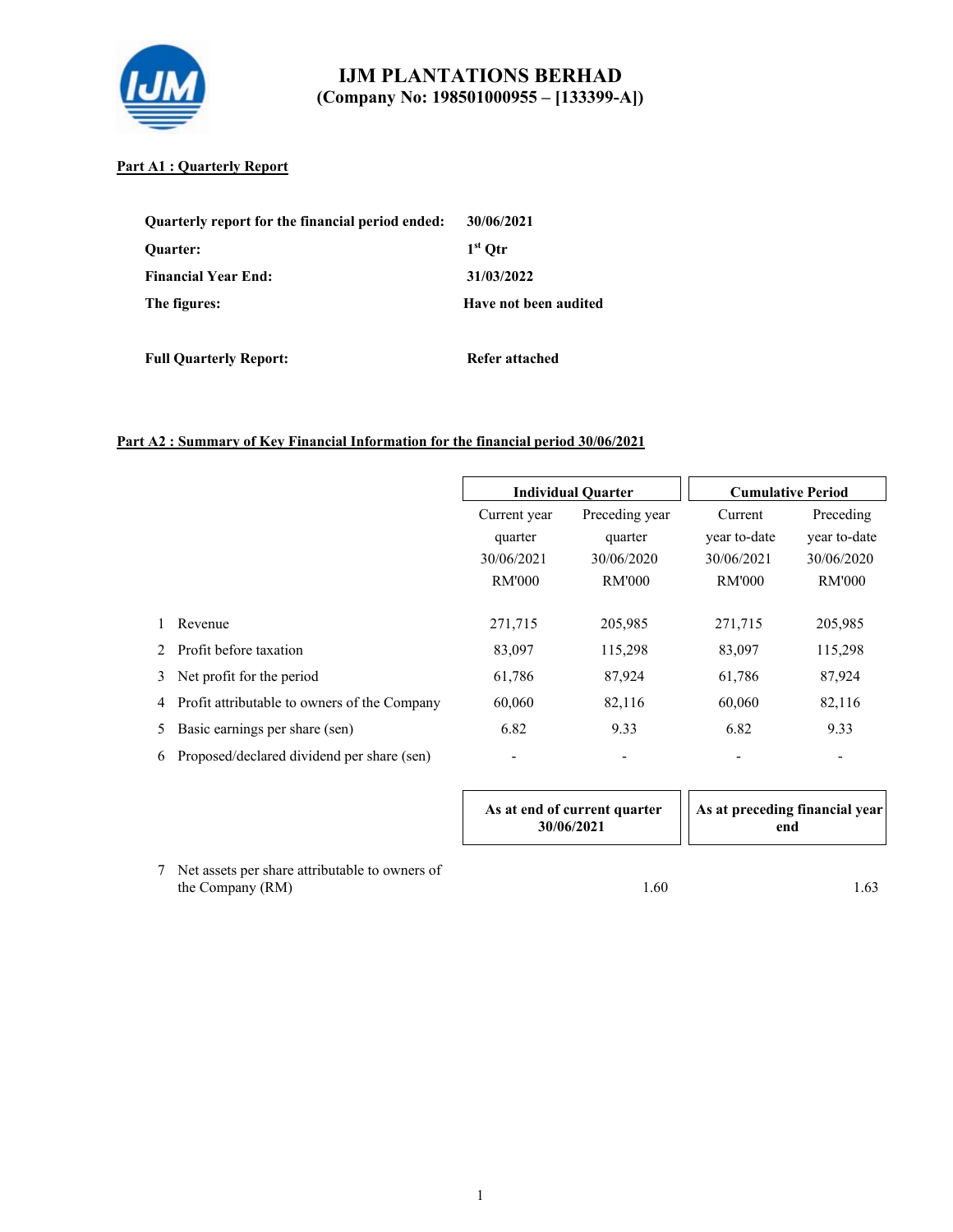# **CONDENSED STATEMENT OF COMPREHENSIVE INCOME**

|                                                                                                                                       | <b>INDIVIDUAL</b><br><b>QUARTER</b><br><b>3 MONTHS ENDED</b><br>30 JUNE |                       |                         |                       |                       | <b>CUMULATIVE</b><br><b>3 MONTHS ENDED</b><br>30 JUNE |  |  |
|---------------------------------------------------------------------------------------------------------------------------------------|-------------------------------------------------------------------------|-----------------------|-------------------------|-----------------------|-----------------------|-------------------------------------------------------|--|--|
|                                                                                                                                       | 2021<br><b>RM'000</b>                                                   | 2020<br><b>RM'000</b> | change<br>$\%$<br>$+/-$ | 2021<br><b>RM'000</b> | 2020<br><b>RM'000</b> | change<br>$\%$<br>$+/-$                               |  |  |
| Revenue                                                                                                                               | 271,715                                                                 | 205,985               | $+31.9$                 | 271,715               | 205,985               | $+31.9$                                               |  |  |
| Operating expenses                                                                                                                    | (190,085)                                                               | (181, 714)            | $+4.6$                  | (190,085)             | (181, 714)            | $+4.6$                                                |  |  |
| Net other gains/incomes:                                                                                                              |                                                                         |                       |                         |                       |                       |                                                       |  |  |
| - Net other gains/incomes                                                                                                             | 724                                                                     | 4,357                 | $-83.4$                 | 724                   | 4,357                 | $-83.4$                                               |  |  |
| - Net foreign exchange gains                                                                                                          | 3,802                                                                   | 91,743                | $-95.9$                 | 3,802                 | 91,743                | $-95.9$                                               |  |  |
| Profit from operations<br>Finance costs:                                                                                              | 86,156                                                                  | 120,371               | $-28.4$                 | 86,156                | 120,371               | $-28.4$                                               |  |  |
| - Interest and lease expenses                                                                                                         | (3,118)                                                                 | (5,217)               | $-40.2$                 | (3,118)               | (5,217)               | $-40.2$                                               |  |  |
| Share of profits of an associate                                                                                                      | 59                                                                      | 144                   | $-59.0$                 | 59                    | 144                   | $-59.0$                                               |  |  |
| Profit before taxation                                                                                                                | 83,097                                                                  | 115,298               | $-27.9$                 | 83,097                | 115,298               | $-27.9$                                               |  |  |
| Income tax                                                                                                                            | (21,311)                                                                | (27, 374)             | $-22.1$                 | (21,311)              | (27, 374)             | $-22.1$                                               |  |  |
| Net profit for the financial period                                                                                                   | 61,786                                                                  | 87,924                | $-29.7$                 | 61,786                | 87,924                | $-29.7$                                               |  |  |
| Other comprehensive income<br>Items that may be reclassified<br>subsequently to profit or loss:<br>- Currency translation differences | 423                                                                     | 98,058                | $-99.6$                 | 423                   | 98,058                | $-99.6$                                               |  |  |
| <b>Total comprehensive income</b><br>for the financial period                                                                         | 62,209                                                                  | 185,982               | $-66.6$                 | 62,209                | 185,982               | $-66.6$                                               |  |  |
| Net profit attributable to:                                                                                                           |                                                                         |                       |                         |                       |                       |                                                       |  |  |
| - Owners of the Company                                                                                                               | 60,060                                                                  | 82,116                | $-26.9$                 | 60,060                | 82,116                | $-26.9$                                               |  |  |
| - Non-controlling interests                                                                                                           | 1,726                                                                   | 5,808                 | $-70.3$                 | 1,726                 | 5,808                 | $-70.3$                                               |  |  |
|                                                                                                                                       | 61,786                                                                  | 87,924                | $-29.7$                 | 61,786                | 87,924                | $-29.7$                                               |  |  |
| <b>Total comprehensive income</b><br>attributable to:                                                                                 |                                                                         |                       |                         |                       |                       |                                                       |  |  |
| - Owners of the Company                                                                                                               | 60,483                                                                  | 181,447               | $-66.7$                 | 60,483                | 181,447               | $-66.7$                                               |  |  |
| - Non-controlling interests                                                                                                           | 1,726                                                                   | 4,535                 | $-61.9$                 | 1,726                 | 4,535                 | $-61.9$                                               |  |  |
|                                                                                                                                       | 62,209                                                                  | 185,982               | $-66.6$                 | 62,209                | 185,982               | $-66.6$                                               |  |  |
| Earnings per share attributable to<br>owners of the Company:<br>Basic earnings per share:<br>$-$ [Note B10]                           | $6.82$ sen                                                              | 9.33 sen              |                         | $6.82$ sen            | 9.33 sen              |                                                       |  |  |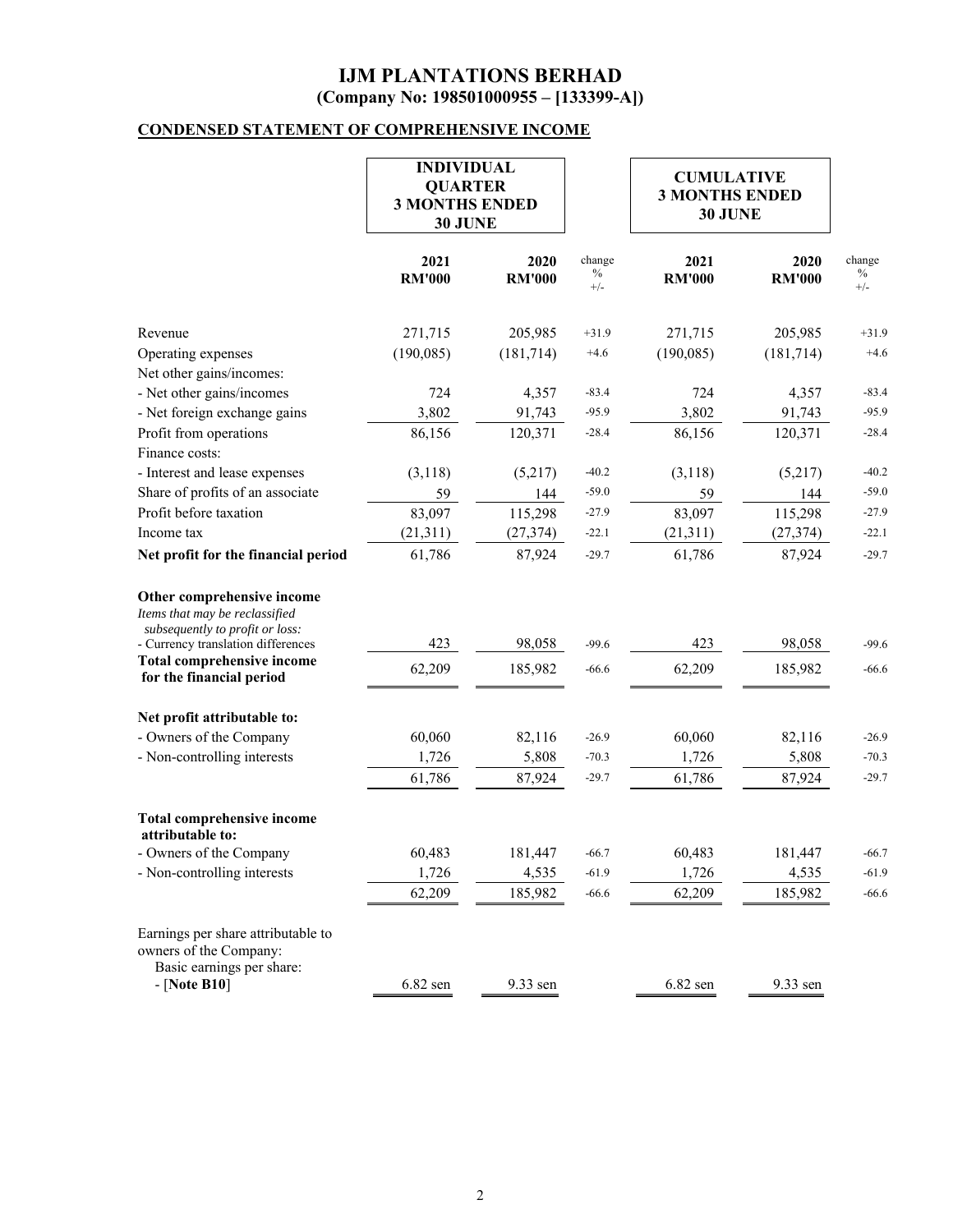# **CONDENSED CONSOLIDATED STATEMENTS OF FINANCIAL POSITION**

|                                                                 | As at<br>30 June 2021<br><b>RM'000</b> | As at<br>31 March 2021<br><b>RM'000</b><br>(Audited) |
|-----------------------------------------------------------------|----------------------------------------|------------------------------------------------------|
| <b>ASSETS</b>                                                   |                                        |                                                      |
| <b>Non-Current Assets:</b>                                      |                                        |                                                      |
| Property, plant and equipment                                   | 1,565,754                              | 1,582,925                                            |
| Right-of-use assets                                             | 227,246                                | 228,242                                              |
| Associate                                                       | 23,298                                 | 14,113                                               |
| Inventory - oil palm nurseries                                  | 5,251                                  | 4,860                                                |
| Other receivables                                               | 149,118                                | 145,717                                              |
| Deferred tax assets                                             | 3,038                                  | 3,326                                                |
|                                                                 | 1,973,705                              | 1,979,183                                            |
| <b>Current Assets:</b>                                          |                                        |                                                      |
| Inventories                                                     | 92,204                                 | 76,264                                               |
| Trade and other receivables                                     | 69,778                                 | 90,842                                               |
| Produce growing on bearer plants                                | 19,211                                 | 19,380                                               |
| Tax recoverable                                                 | 6,919                                  | 4,603                                                |
| Deposits, cash and bank balances                                | 278,805                                | 216,871                                              |
|                                                                 | 466,917                                | 407,960                                              |
| <b>TOTAL ASSETS</b>                                             | 2,440,622                              | 2,387,143                                            |
| <b>EQUITY AND LIABILITIES</b>                                   |                                        |                                                      |
| Capital and reserves attributable to owners of the Company      |                                        |                                                      |
| Share capital                                                   | 922,530                                | 922,530                                              |
| Equity contribution reserve                                     | 6,907                                  | 7,859                                                |
| Other reserves                                                  | (97, 549)                              | (97, 972)                                            |
| Retained profits                                                | 576,532                                | 604,530                                              |
|                                                                 | 1,408,420                              | 1,436,947                                            |
| Non-controlling interests                                       | 5,057                                  | 3,331                                                |
| <b>Total Equity</b>                                             | 1,413,477                              | 1,440,278                                            |
| <b>Non-Current Liabilities:</b>                                 |                                        |                                                      |
| Retirement benefits                                             | 20,902                                 | 20,279                                               |
| Lease liabilities                                               | 20,582                                 | 20,885                                               |
| Borrowings                                                      | 453,300                                | 501,476                                              |
| Deferred tax liabilities                                        | 96,774                                 | 88,147                                               |
|                                                                 | 591,558                                | 630,787                                              |
| <b>Current Liabilities:</b>                                     |                                        |                                                      |
| Trade and other payables                                        | 101,426                                | 99,812                                               |
| Lease liabilities                                               | 1,208                                  | 1,208                                                |
| Retirement benefits                                             | 1,292                                  | 1,292                                                |
| Derivative financial instruments                                | 694                                    | 4,388                                                |
| Dividend payables                                               | 88,058                                 |                                                      |
| Current tax liabilities                                         | 15,836                                 | 13,521                                               |
| Borrowings                                                      | 227,073                                | 195,857                                              |
|                                                                 | 435,587                                | 316,078                                              |
| <b>Total Liabilities</b>                                        | 1,027,145                              | 946,865                                              |
| <b>TOTAL EQUITY AND LIABILITIES</b>                             | 2,440,622                              | 2,387,143                                            |
| Net Assets Per Share attributable to owners of the Company (RM) | 1.60                                   | 1.63                                                 |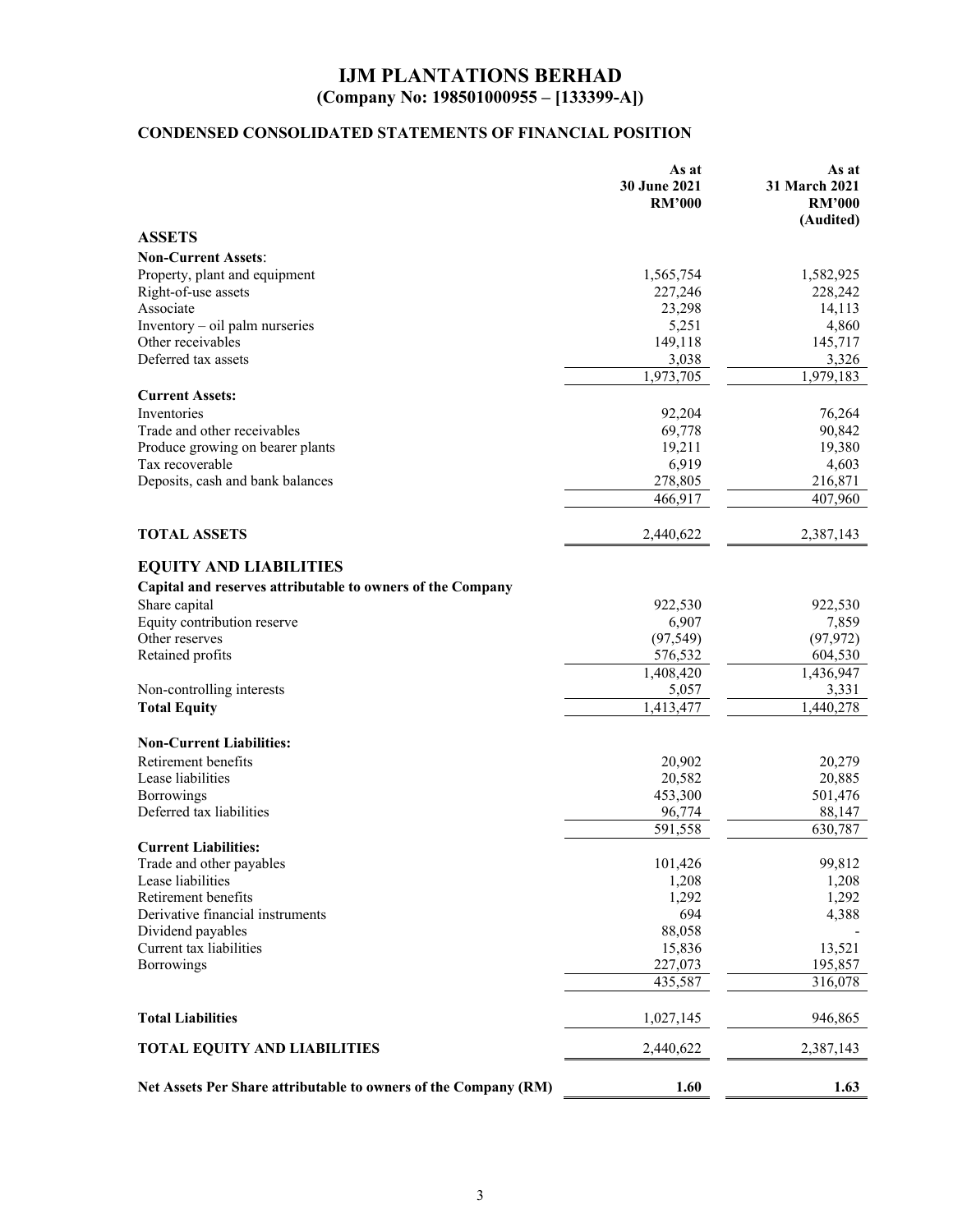#### **CONDENSED CONSOLIDATED STATEMENTS OF CHANGES IN EQUITY FOR THE PERIOD ENDED 30 JUNE 2021**

|                                                                                                                                                     | <b>Attributable to Equity Holders of the Company</b> |                                                 |                          |                                   |               | Non-<br>controlling<br>interests | <b>Total</b><br><b>Equity</b> |
|-----------------------------------------------------------------------------------------------------------------------------------------------------|------------------------------------------------------|-------------------------------------------------|--------------------------|-----------------------------------|---------------|----------------------------------|-------------------------------|
|                                                                                                                                                     | <b>Share</b><br>Capital                              | <b>Equity</b><br>Contribution<br><b>Reserve</b> | Other<br><b>Reserves</b> | <b>Retained</b><br><b>Profits</b> | <b>Total</b>  |                                  |                               |
|                                                                                                                                                     | <b>RM'000</b>                                        | <b>RM'000</b>                                   | <b>RM'000</b>            | <b>RM'000</b>                     | <b>RM'000</b> | <b>RM'000</b>                    | <b>RM'000</b>                 |
| <b>At 1 April 2021</b>                                                                                                                              | 922,530                                              | 7,859                                           | (97, 972)                | 604,530                           | 1,436,947     | 3,331                            | 1,440,278                     |
| Comprehensive<br>income:<br>-net income for<br>the year                                                                                             |                                                      |                                                 |                          | 60,060                            | 60,060        | 1,726                            | 61,786                        |
| Other comprehensive<br>income:<br>- Currency<br>translation<br>differences arising<br>from translation of<br>net investments in<br>foreign entities |                                                      |                                                 | 423                      |                                   | 423           |                                  | 423                           |
| Total<br>comprehensive<br>income                                                                                                                    |                                                      |                                                 | 423                      | 60,060                            | 60,483        | 1,726                            | 62,209                        |
| Capital<br>contribution by<br>ultimate holding<br>company, net of<br>ESOS and ESGP<br>exercised by<br>employees                                     |                                                      | (952)                                           |                          |                                   | (952)         |                                  | (952)                         |
| Dividend -<br>year ended 31<br>March 2021                                                                                                           |                                                      |                                                 |                          | (88,058)                          | (88,058)      | $\overline{\phantom{a}}$         | (88,058)                      |
| At 30 June 2021                                                                                                                                     | 922,530                                              | 6,907                                           | (97, 549)                | 576,532                           | 1,408,420     | 5,057                            | 1,413,477                     |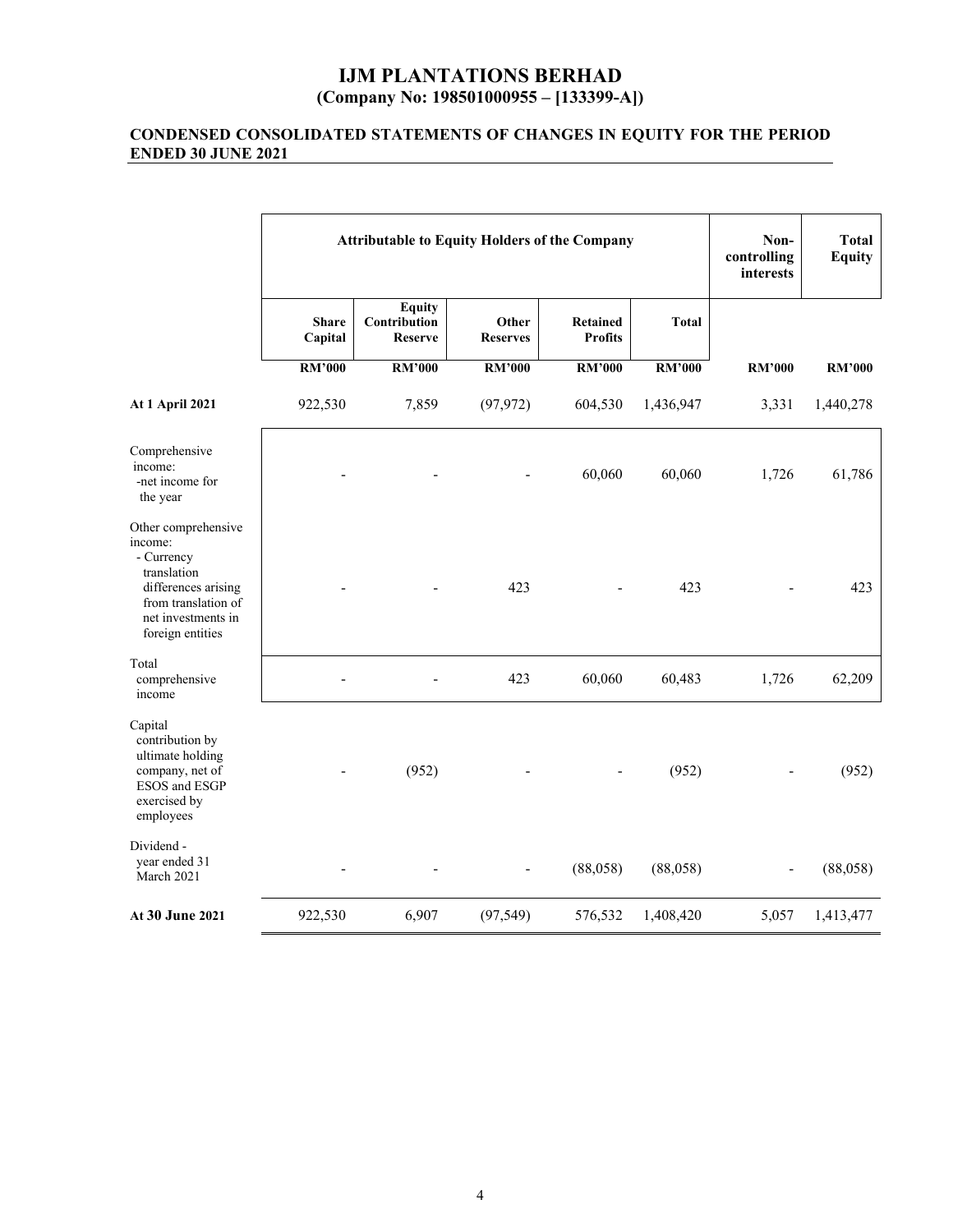#### **CONDENSED CONSOLIDATED STATEMENTS OF CHANGES IN EQUITY FOR THE PERIOD ENDED 30 JUNE 2020**

|                                                                                                                                                       | <b>Attributable to Equity Holders of the Company</b> |                                                 |                          |                                   |              | Non-<br>controlling<br>interests | <b>Total</b><br><b>Equity</b> |
|-------------------------------------------------------------------------------------------------------------------------------------------------------|------------------------------------------------------|-------------------------------------------------|--------------------------|-----------------------------------|--------------|----------------------------------|-------------------------------|
|                                                                                                                                                       | <b>Share</b><br>Capital                              | <b>Equity</b><br>Contribution<br><b>Reserve</b> | Other<br><b>Reserves</b> | <b>Retained</b><br><b>Profits</b> | <b>Total</b> |                                  |                               |
|                                                                                                                                                       | <b>RM'000</b>                                        | RM'000                                          | <b>RM'000</b>            | <b>RM'000</b>                     | RM'000       | <b>RM'000</b>                    | <b>RM'000</b>                 |
| <b>At 1 April 2020</b>                                                                                                                                | 922,530                                              | 8,234                                           | (159, 692)               | 417,664                           | 1,188,736    | (5,816)                          | 1,182,920                     |
| Comprehensive<br>income:<br>-net income for<br>the period                                                                                             |                                                      |                                                 |                          | 82,116                            | 82,116       | 5,808                            | 87,924                        |
| Other<br>comprehensive<br>income:<br>-Currency<br>translation<br>differences arising<br>from translation of<br>net investments in<br>foreign entities |                                                      |                                                 | 99,331                   |                                   | 99,331       | (1,273)                          | 98,058                        |
| Total<br>comprehensive<br>income                                                                                                                      |                                                      |                                                 | 99,331                   | 82,116                            | 181,447      | 4,535                            | 185,982                       |
| Capital<br>contribution by<br>ultimate holding<br>company, net of<br>ESOS exercised by<br>employees                                                   |                                                      | 170                                             |                          |                                   | 170          |                                  | 170                           |
| Dividend -<br>year ended 31<br>March 2020                                                                                                             |                                                      |                                                 |                          | (17, 612)                         | (17,612)     |                                  | (17,612)                      |
| At 30 June 2020                                                                                                                                       | 922,530                                              | 8,404                                           | (60, 361)                | 482,168                           | 1,352,741    | (1,281)                          | 1,351,460                     |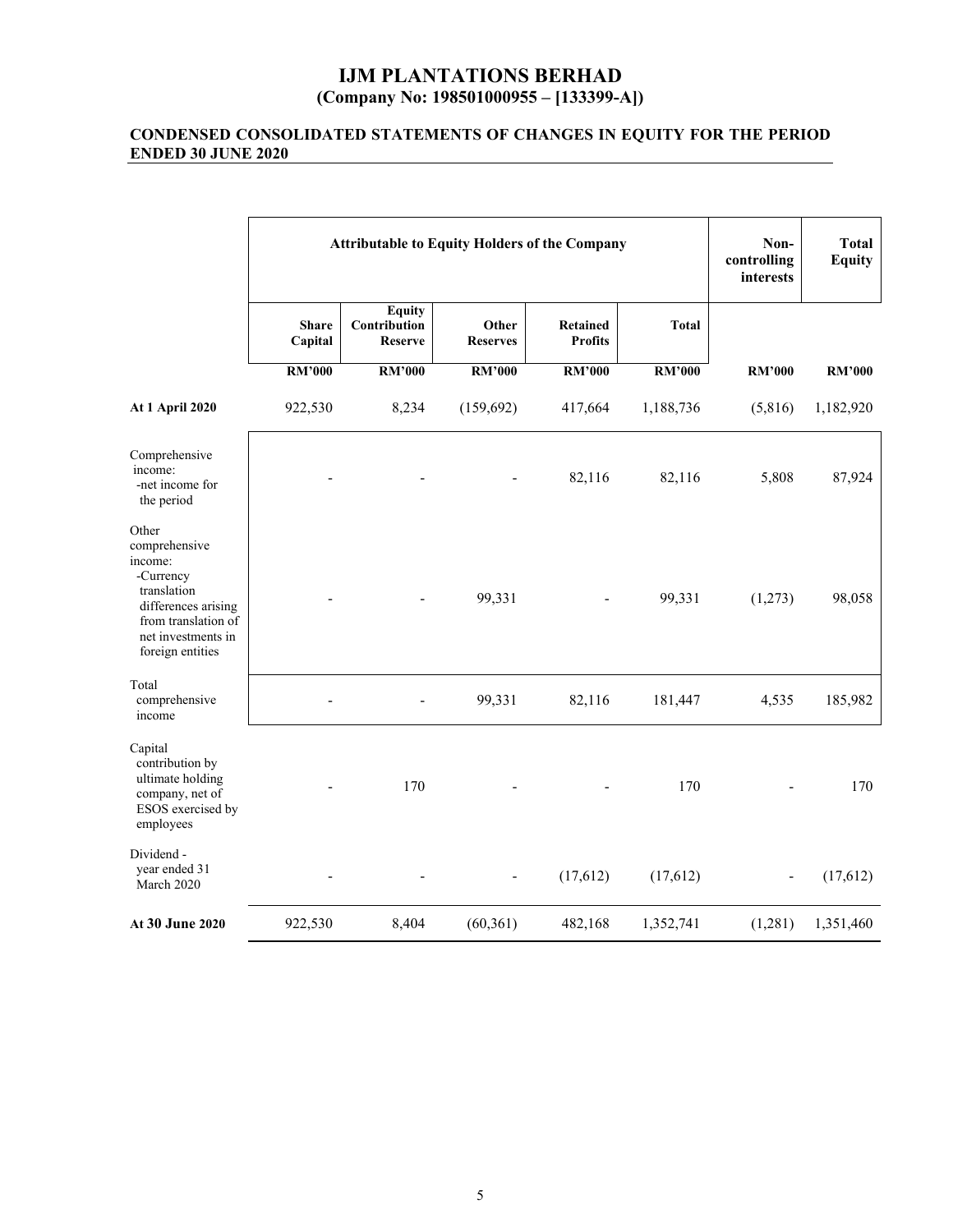# **CONDENSED CONSOLIDATED STATEMENT OF CASH FLOWS**

|                                                                                       | <b>3 MONTHS</b><br><b>ENDED 30</b><br><b>JUNE</b><br>2021<br><b>RM'000</b> | <b>3 MONTHS</b><br><b>ENDED 30</b><br><b>JUNE</b><br>2020<br><b>RM'000</b> |
|---------------------------------------------------------------------------------------|----------------------------------------------------------------------------|----------------------------------------------------------------------------|
| <b>OPERATING ACTIVITIES</b>                                                           |                                                                            |                                                                            |
| Receipts from customers                                                               | 297,949                                                                    | 195,896                                                                    |
| Payments to contractors, suppliers and employees                                      | (186,715)                                                                  | (158, 857)                                                                 |
| Interest paid                                                                         | (2,609)                                                                    | (6,525)                                                                    |
| Income tax paid                                                                       | (12, 397)                                                                  | (3,145)                                                                    |
| Net cash flows generated from operating activities                                    | 96,228                                                                     | 27,369                                                                     |
| <b>INVESTING ACTIVITIES</b>                                                           |                                                                            |                                                                            |
| Additions to property, plant and equipment, and                                       |                                                                            |                                                                            |
| right-of-use assets                                                                   | (11,460)                                                                   | (13, 130)                                                                  |
| Subscription of shares in an associate                                                | (9,031)                                                                    |                                                                            |
| Interest received                                                                     | 744                                                                        | 813                                                                        |
| Net cash flows used in investing activities                                           | (19, 747)                                                                  | (12, 317)                                                                  |
| <b>FINANCING ACTIVITIES</b>                                                           |                                                                            |                                                                            |
| Repayment of borrowings                                                               | (13,951)                                                                   | (4,000)                                                                    |
| Net placement of restricted deposits                                                  | (15)                                                                       | (42)                                                                       |
| Repayment of lease liabilities                                                        | (595)                                                                      | (567)                                                                      |
| Net cash flows used in financing activities                                           | (14, 561)                                                                  | (4,609)                                                                    |
|                                                                                       |                                                                            |                                                                            |
| <b>Net Change in Cash and Cash Equivalents</b><br><b>Foreign Exchange differences</b> | 61,920<br>46                                                               | 10,443<br>15,385                                                           |
| Cash & Cash Equivalents at beginning of financial period                              | 205,134                                                                    | 229,322                                                                    |
| Cash & Cash Equivalents at end of financial period                                    | 267,100                                                                    | 255,150                                                                    |
| Notes:                                                                                | AS AT 30<br><b>JUNE</b><br>2021                                            | AS AT 30<br><b>JUNE</b><br>2020                                            |
| Cash and cash equivalents represent the following:                                    | <b>RM'000</b>                                                              | <b>RM'000</b>                                                              |
| Cash and bank balances                                                                | 146,540                                                                    | 88,786                                                                     |
| Deposits with licensed banks                                                          | 132,265                                                                    | 178,610                                                                    |
|                                                                                       | 278,805                                                                    | 267,396                                                                    |
| Less: Restricted deposits with licensed banks                                         | (11,705)                                                                   | (12,246)                                                                   |
|                                                                                       | 267,100                                                                    | 255,150                                                                    |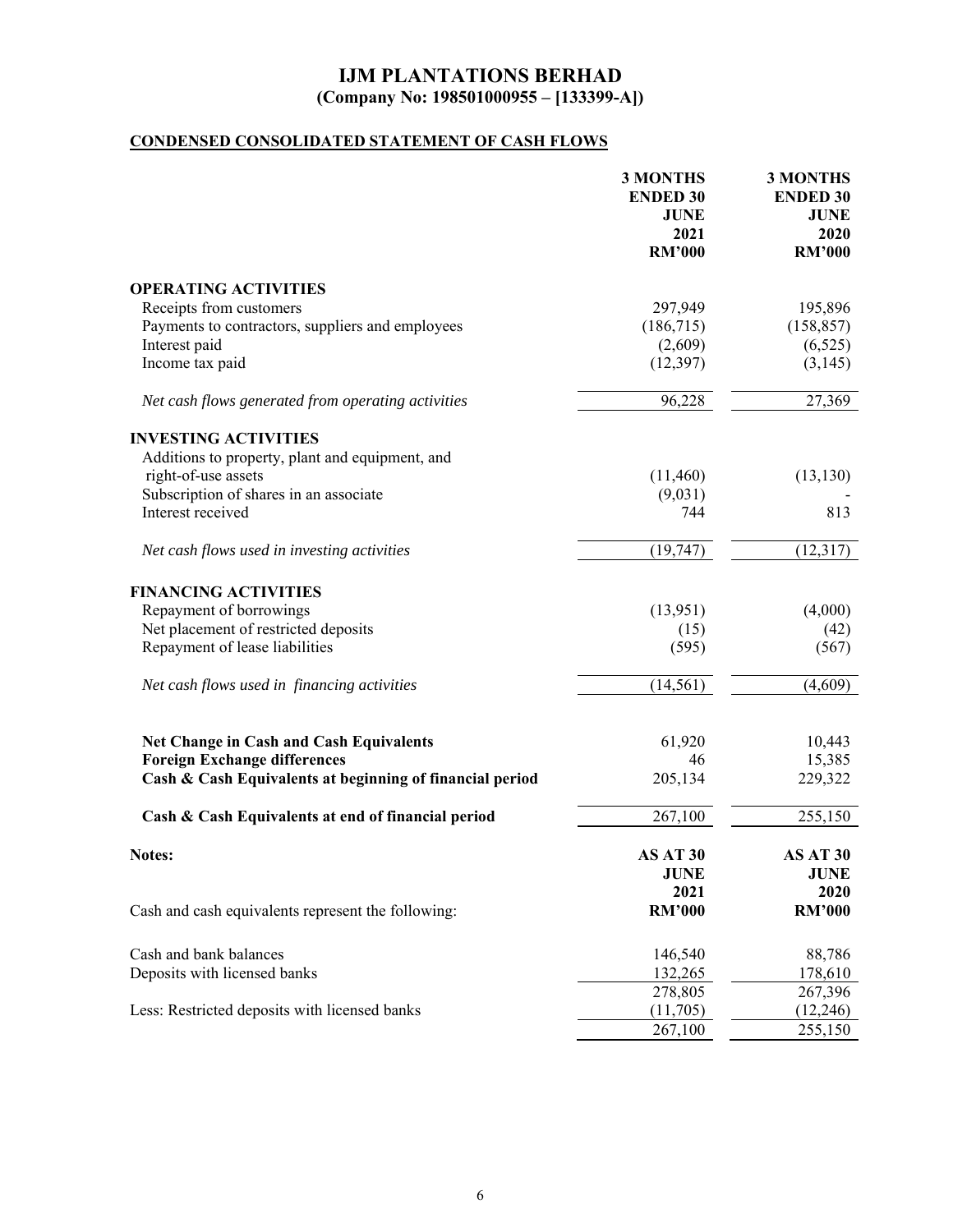### **A NOTES TO THE QUARTERLY RESULTS**

### **A1. Basis of Preparation**

The interim financial report has been prepared in accordance with *MFRS 134: Interim Financial Reporting and Paragraph 9.22 of the Main Market Listing Requirements of Bursa Malaysia Securities Berhad ("Bursa Securities")*.

The unaudited interim financial report should be read in conjunction with the audited financial statements for the year ended 31 March 2021 which are available at http://www.ijmplantations.com. The explanatory notes attached to the interim financial report provide an explanation of events and transactions that are significant for an understanding of the changes in the financial position and performance of the Group since the financial year ended 31 March 2021.

The financial statements of the Group, which comprise the statement of financial position of the Group as at 30 June 2021, the statement of comprehensive income, statement of changes in equity and the statement of cash flows for the financial period ended 30 June 2021 have not been audited.

#### **A2. Changes in Accounting Policies**

- (1) The significant accounting policies applied are consistent with those adopted for the audited financial statements for the year ended 31 March 2021 except for the adoption of the following amendments to published standards:
	- (a) Amendments to published standards that are effective for the Group's financial year beginning on or after 1 April 2021, which the Group has early adopted in FY2021 is as follows:
		- Amendments to MFRS 16 Leases "COVID-19 Related Rent Concessions"
		- Amendments to MFRS 16 Leases "COVID-19 Related Rent Concessions beyond 30 June 2021"
	- (b) Amendments to published standard that are effective for the Group's financial year beginning on or after 1 April 2021 and applicable to the Group are as follows:
		- Amendments to MFRS 9 Financial Instruments, MFRS 139 Financial Instruments: Recognition and Measurement, MFRS 7 Financial Instruments: Disclosures and MFRS 16 Leases *– Interest Rate Benchmark reform – Phase 2*

The adoption of the above amendments does not result in any significant change to the accounting policies and does not have a material impact on the interim financial report of the Group.

- (2) As at the date of this report, the following amendments to published standards have been issued by the Malaysian Accounting Standards Board ("MASB") but are not yet effective and have not been early adopted.
	- (a) Effective for financial periods beginning on or after 1 April 2022
		- Amendments to MFRS 3 Business Combinations *Reference to the Conceptual Framework*
		- Amendments to MFRS 116 Property, Plant and Equipment *Proceeds before Intended Use*
		- Amendments to MFRS 137 Provisions, Contingent Liabilities and Contingent Assets *Onerous Contracts – Cost of Fulfilling a Contract*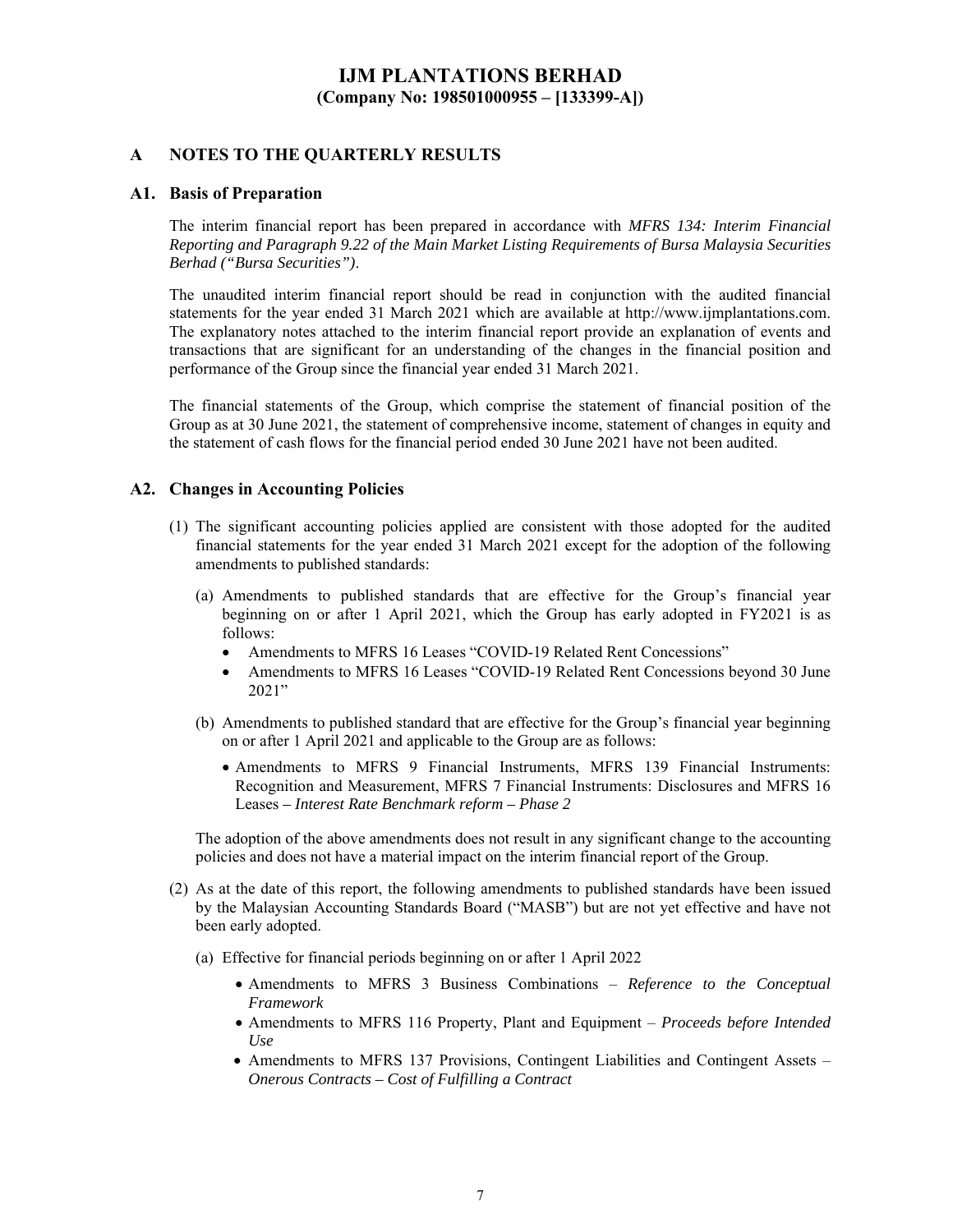### **A2. Changes in Accounting Policies (continued)**

- (a) Effective for financial periods beginning on or after 1 April 2022 (continued)
	- Annual Improvements to MFRS Standards  $2018 2020$ 
		- Amendment to MFRS 1 First-time Adoption of Malaysian Financial Reporting Standards - *Subsidiary as First-time Adopter*
		- Amendment to MFRS 9 Financial Instruments  *Fees in the 10% test for derecognition of financial liabilities*
		- Amendment to MFRS 141 Agriculture *Taxation in Fair Value Measurements*
		- Amendment to MFRS 16 Leases - *Illustrative Example accompanying MFRS 16 Leases: Lease Incentives*
- (b) Effective for financial periods beginning on or after 1 April 2023
	- Amendments to MFRS 101 Presentation of Financial Statements *Classification of Liabilities as Current or Non-current and Disclosure of Accounting Policies*
	- Amendments to MFRS 108 *Definition of Accounting Estimate*
	- Amendments to MFRS 112 Income Taxes *Deferred tax related Assets and Liabilities arising from a Single Transaction*
- (c) Effective date of these Amendments to Standards has been deferred and yet to be announced

Amendments to MFRS 10 Consolidated Financial Statements and MFRS 128 Investments in Associates and Joint Ventures – *Sale or Contribution of Assets between and Investor and its Associate or Joint Venture*

The Group and the Company are still assessing the impacts of the above amendments to published standards.

#### **A3. Auditor's Report on Preceding Annual Financial Statements**

The auditor's report on the financial statements for the financial year ended 31 March 2021 was unmodified.

#### **A4. Seasonality or Cyclicality of Operations**

The Group's performance is affected by the oil palms cropping pattern that normally starts in a trough in the first half of a calendar year before rising to a peak in the second half.

#### **A5. Unusual Significant Items**

There were no items affecting assets, liabilities, equity, net income, or cash flows that are unusual in nature, size or incidence during the financial period under review.

#### **A6. Material Changes in Estimates**

There were no major changes in estimates that had a material effect on the results for the current quarter.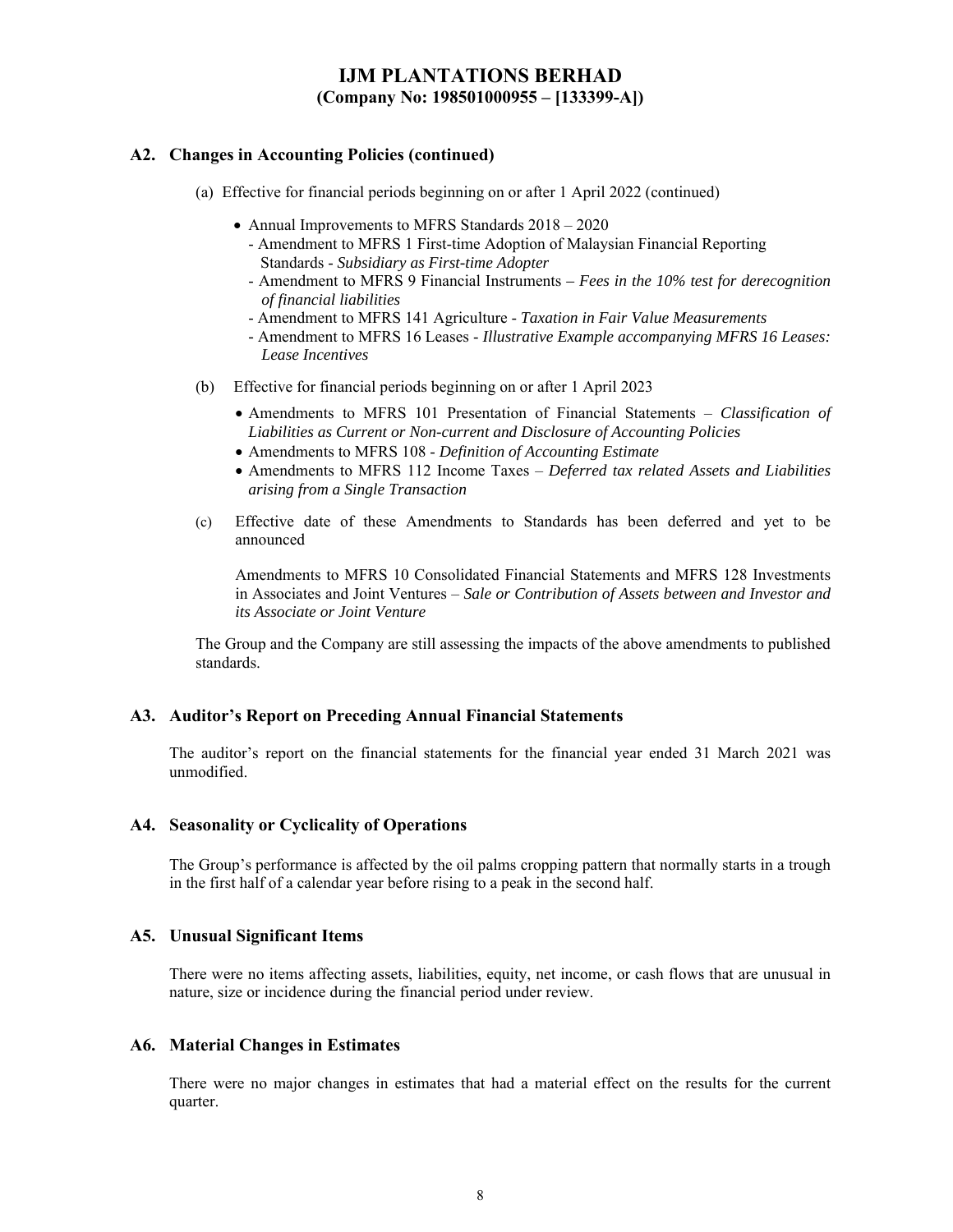### **A7. Debt and Equity Securities**

There were no cancellations, repurchases, resale and repayments of debt and equity securities for the current quarter.

#### **A8. Dividends Paid**

There was no dividend paid during the current quarter.

### **A9. Segmental Information**

The principal activities of the Group are the cultivation of oil palms and milling of fresh fruit bunches. The operations are geographically located in Malaysia and Indonesia.

|                                                                                | <b>INDIVIDUAL QUARTER</b> |            |               | <b>CUMULATIVE PERIOD</b> |            |                        |
|--------------------------------------------------------------------------------|---------------------------|------------|---------------|--------------------------|------------|------------------------|
|                                                                                | 3 months                  | 3 months   | change        | 3 months                 | 3 months   | change                 |
|                                                                                | ended                     | ended      | $\frac{0}{0}$ | ended                    | ended      | $\frac{0}{0}$          |
|                                                                                | 30/06/2021                | 30/06/2020 | $+/-$         | 30/06/2021               | 30/06/2020 | $+/-$                  |
|                                                                                | RM'000                    | RM'000     |               | RM'000                   | RM'000     |                        |
| Revenue and timing of                                                          |                           |            |               |                          |            |                        |
| revenue recognition:                                                           |                           |            |               |                          |            |                        |
| -Malaysia -Point in time                                                       | 118,246                   | 94,489     | $+25.1$       | 118,246                  | 94,489     | $+25.1$                |
| -Malaysia - Over time                                                          |                           |            |               |                          |            |                        |
| Total revenue from Malaysia                                                    | 118,246                   | 94,489     | $+25.1$       | 118,246                  | 94.489     | $+25.1$                |
| -Indonesia $-$ Point in time                                                   | 152,752                   | 111,206    | $+37.4$       | 152,752                  | 111,206    | $+37.4$                |
| -Indonesia – Over time                                                         | 717                       | 290        | $+147.2$      | 717                      | 290        | $+147.2$               |
| Total revenue from Indonesia                                                   | 153,469                   | 111,496    | $+37.6$       | 153,469                  | 111,496    | $+37.6$                |
|                                                                                |                           |            |               |                          |            |                        |
| Total external revenue                                                         | 271,715                   | 205,985    | $+31.9$       | 271,715                  | 205,985    | $+31.9$                |
| Earnings before interest, tax,<br>depreciation and amortisation<br>("EBITDA"): |                           |            |               |                          |            |                        |
| -Malaysia                                                                      | 53,389                    | 36,464     | $+46.4$       | 53,389                   | 36,464     | $+46.4$                |
| -Indonesia                                                                     | 62,680                    | 113,810    | $-44.9$       | 62,680                   | 113,810    | $-44.9$                |
|                                                                                | 116,069                   | 150,274    | $-22.8$       | 116,069                  | 150,274    | $-22.8$                |
| -Finance costs                                                                 | (3,118)                   | (5,217)    |               | (3,118)                  | (5,217)    |                        |
| -Depreciation                                                                  |                           |            |               |                          |            |                        |
| and amortisation                                                               | (29, 854)                 | (29, 759)  | $-27.9$       | (29, 854)                | (29, 759)  | $-27.9$                |
| Profit before taxation                                                         | 83,097                    | 115,298    |               | 83,097                   | 115,298    |                        |
| Profit before taxation:                                                        |                           |            |               |                          |            |                        |
| -Malaysia                                                                      | 43,938                    | 26,390     | $+66.5$       | 43,938                   | 26,390     | $+66.5$                |
| -Indonesia                                                                     | 39,159                    | 88,908     | $-56.0$       | 39,159                   | 88,908     | $-56.0$                |
|                                                                                | 83,097                    | 115,298    | $-27.9$       | 83,097                   | 115,298    | $-27.9$                |
| <b>TOTAL ASSETS</b>                                                            |                           |            |               | As at<br>30 June 2021    |            | As at<br>31 March 2021 |
|                                                                                |                           |            |               | RM'000                   |            | RM'000                 |
| Malaysian Operations                                                           |                           |            |               | 755,141                  |            | 742,520                |
| <b>Indonesian Operations</b>                                                   |                           |            |               | 1,675,524                |            | 1,636,694              |
| Unallocated assets                                                             |                           |            |               | 9,957                    |            | 7,929                  |
|                                                                                |                           |            |               | 2,440,622                |            | 2,387,143              |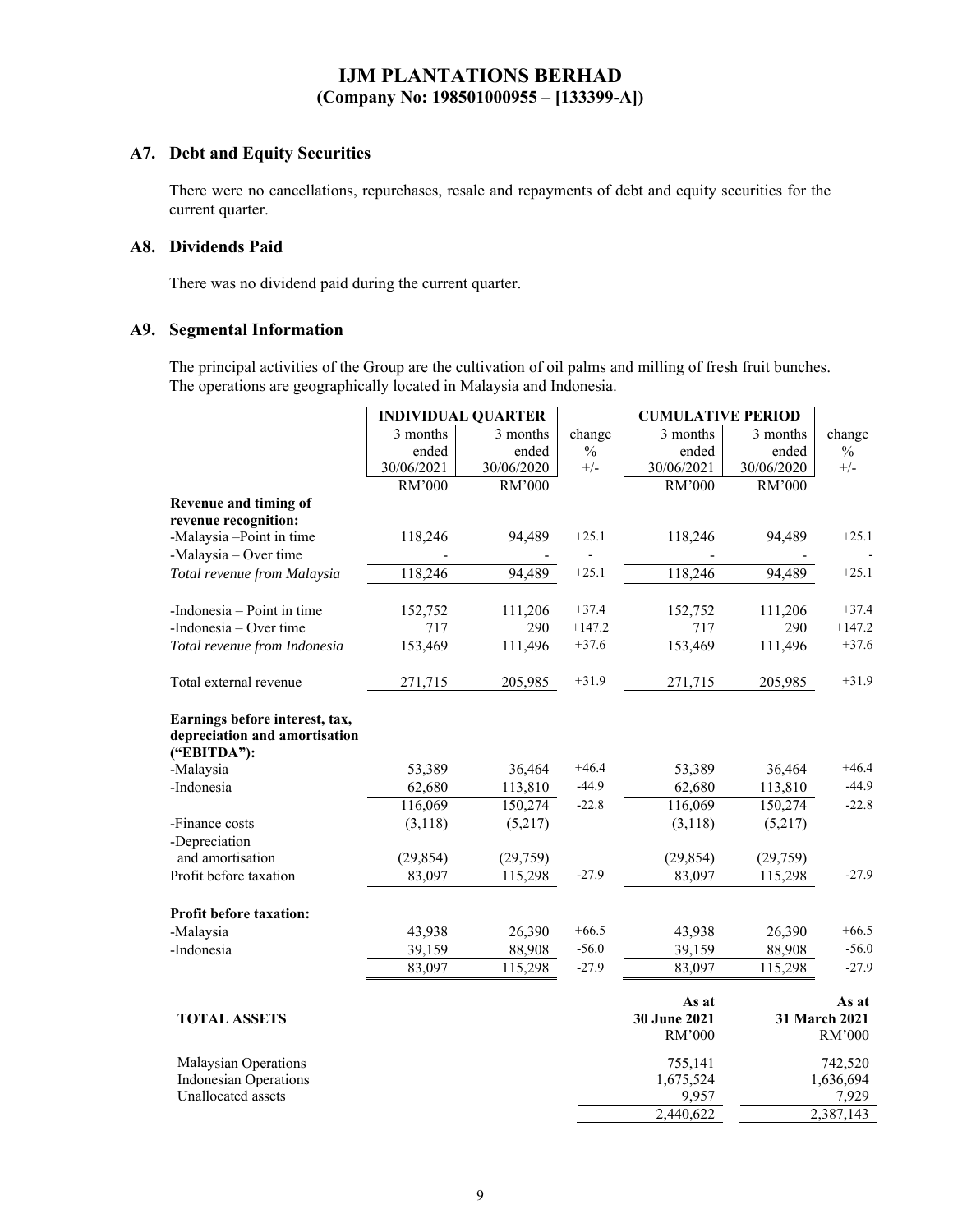#### **A10. Valuations of Property, Plant and Equipment**

There was no revaluation of property, plant and equipment for the current quarter.

#### **A11. Significant Subsequent Events to the date of the Statement of Financial Position**

There was no significant event subsequent to the date of the audited statements of financial position.

#### **A12. Changes in the Composition of the Group**

There were no changes in the composition of the Group for the current quarter.

#### **A13. Contingent Liabilities or Contingent Assets**

There were no material contingent liabilities or contingent assets as at 30 June 2021.

#### **A14. Capital Commitments**

Capital commitments not provided for in the unaudited financial statements as at 30 June 2021 are as follows:

| Property, plant, equipment                                         | <b>RM'000</b>     |
|--------------------------------------------------------------------|-------------------|
| - Approved and contracted for<br>- Approved but not contracted for | 45.077<br>124,573 |
|                                                                    | 169.650           |

### **A15. Fair Value of Financial Instruments**

The following hierarchies were applied to determine the fair value of all the financial instruments carried at fair value:

- (a) Level 1: quoted prices (unadjusted) in active markets for identical assets or liabilities.
- (b) Level 2: inputs other than quoted prices included within Level 1 that are observable for the asset or liability, either directly or indirectly.
- (c) Level 3: inputs for the asset or liability that are not based on observable market data (unobservable inputs).

As at 30 June 2021, the Group measured and recognised the derivative financial instruments for the crude palm oil pricing swap contracts and interest rate swap contracts at fair value. It was classified by the level of fair value measurement hierarchy as follows:

|                                  | Level 1                  | Level 2 | Level 3                  | Total    |
|----------------------------------|--------------------------|---------|--------------------------|----------|
|                                  | RM'000                   | RM'000  | RM'000                   | - RM'000 |
| Current Liability:               |                          |         |                          |          |
| Derivative financial instruments | $\overline{\phantom{0}}$ | (694)   | $\overline{\phantom{0}}$ | (694)    |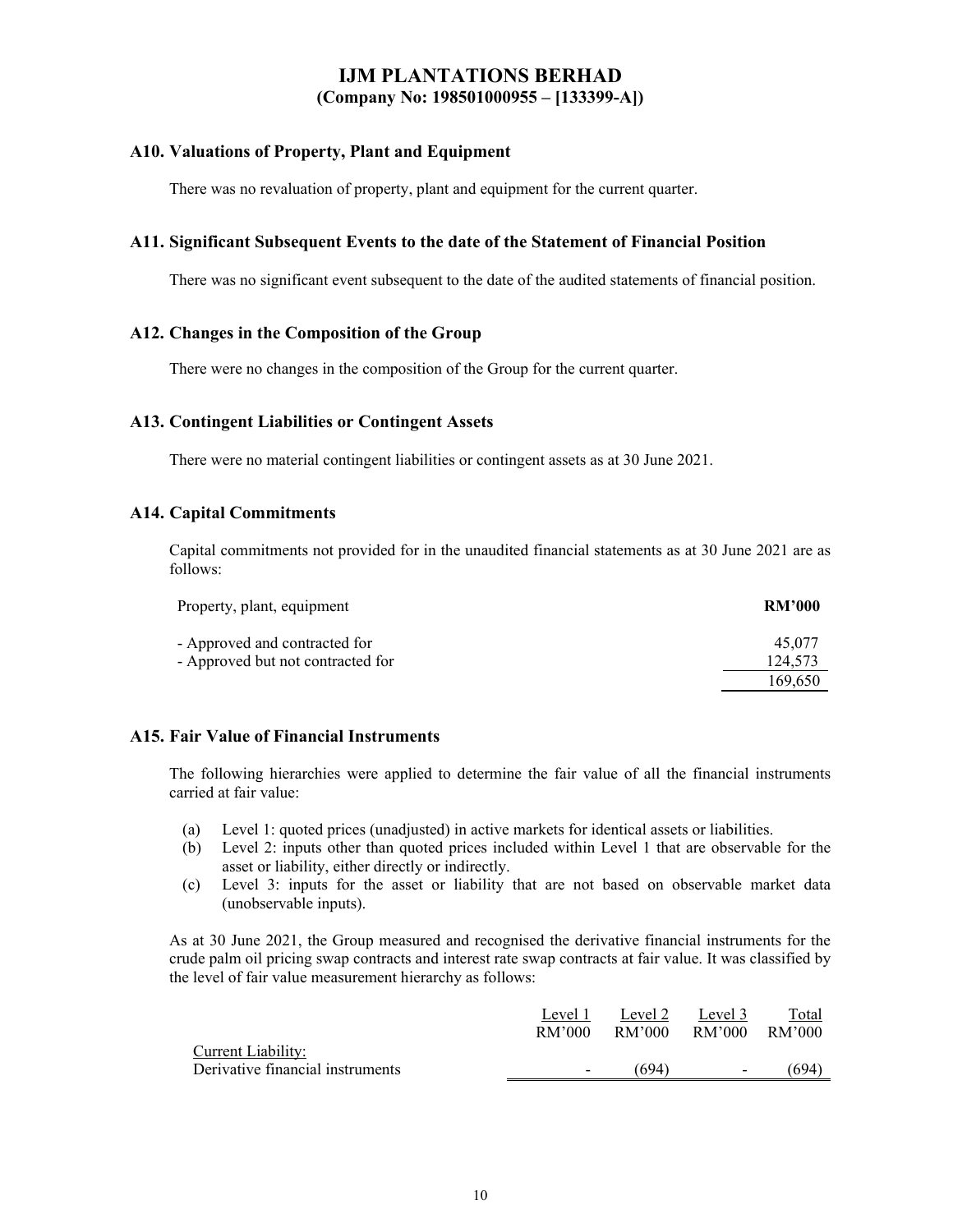### **B Bursa Securities Listing Requirements (Part A of Appendix 9B)**

*Current quarter under review – Q1-FY2022 Corresponding quarter of the preceding year – Q1-FY2021 Immediate preceding quarter – Q4-FY2021* 

#### **B1. Review of Performance**

The results of the Group are tabulated below:

|                                   | <b>Individual Quarter</b> |                |               |
|-----------------------------------|---------------------------|----------------|---------------|
|                                   | Current year              | Preceding year | change        |
|                                   | quarter                   | quarter        | $\frac{0}{0}$ |
|                                   | 30/06/2021                | 30/06/2020     | $+/-$         |
|                                   | RM'000                    | RM'000         |               |
| <b>Revenue:</b>                   |                           |                |               |
| -Malaysia                         | 118,246                   | 94,489         | $+25.1$       |
| -Indonesia                        | 153,469                   | 111,496        | $+37.6$       |
|                                   | 271,715                   | 205,985        | $+31.9$       |
| <b>EBITDA:</b>                    |                           |                |               |
| -Malaysia                         | 53,389                    | 36,464         | $+46.4$       |
| -Indonesia                        | 62,680                    | 113,810        | $-44.9$       |
|                                   | 116,069                   | 150,274        | $-22.8$       |
| <b>Profit before</b><br>taxation: |                           |                |               |
| -Malaysia                         | 43,938                    | 26,390         | $+66.5$       |
| -Indonesia                        | 39,159                    | 88,908         | $-56.0$       |
|                                   | 83,097                    | 115,298        | $-27.9$       |

#### *Individual Quarter -- Q1-FY2022 vs Q1-FY2021*

The Group recorded an increase in revenue of 31.9% due to higher commodity prices during the quarter. FFB production in Q1-FY2022 was lower as compared to Q1-FY2021 mainly due to weather effect on the taller palms.

During the quarter, the Rupiah recovered slightly against both the US Dollar and the Japanese Yen as compared to a strong recovery recorded in the preceding year corresponding quarter. This resulted in lower net foreign exchange gains of RM3.802 million (Q1-FY2021: Gains of RM91.743 million) being recorded on the foreign currency denominated borrowings.

As a result of the lower net foreign exchange gains being recorded, the overall financial performance of the Group for the quarter was lower.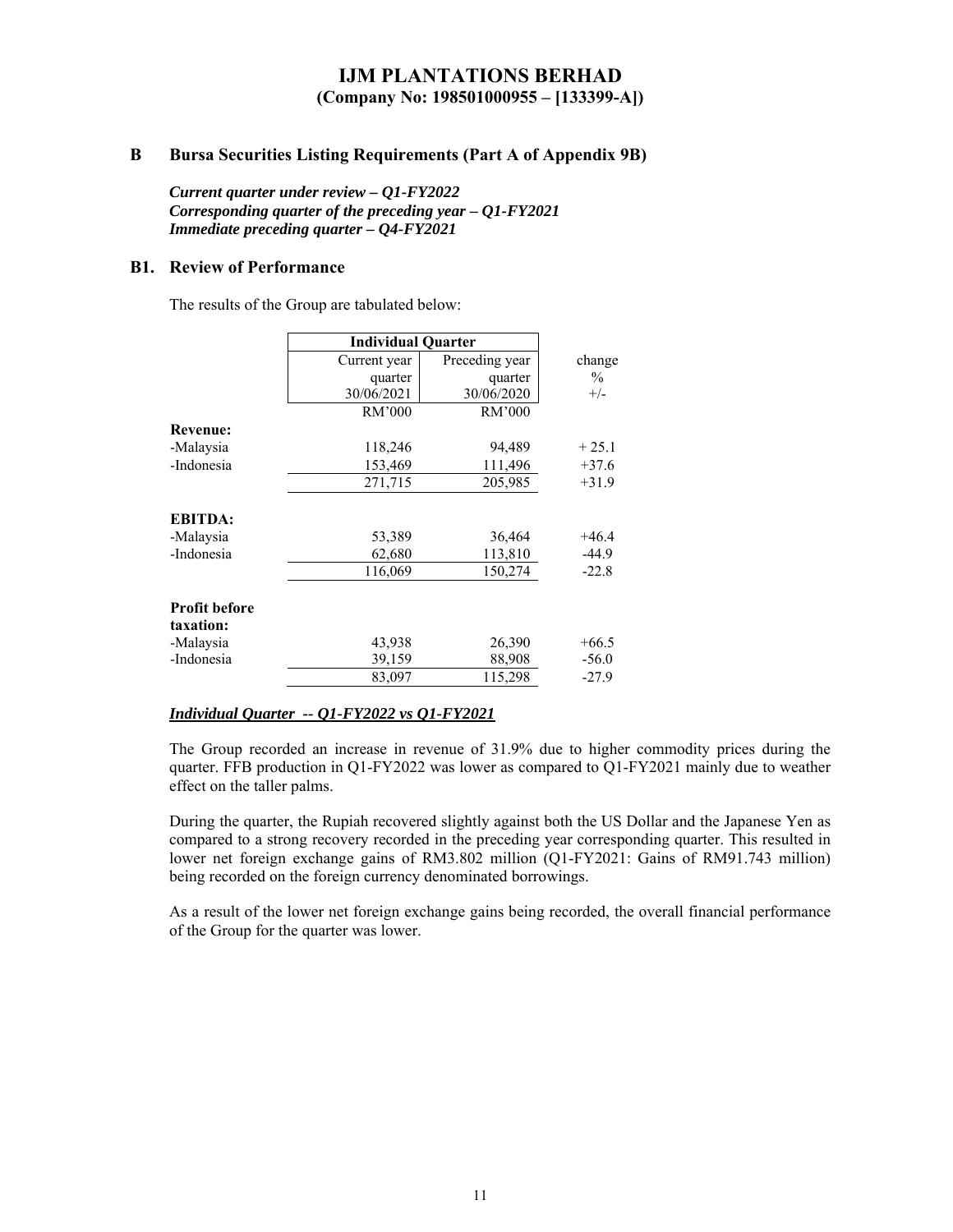### **B1. Review of Performance (continued)**

### *Individual Quarter -- Q1-FY2022 vs Q1-FY2021 (continued)*

The performance by geographical segments is summarised as follows:

- (a) The Malaysian operations recorded an increase in revenue as a result of the higher commodity prices despite the drop in sales volume. The higher commodity prices resulted in a fair value loss of RM0.432 million being recorded on the crude palm oil pricing swap contracts during the quarter as compared to a gain of RM2.732 million recorded in the preceding year corresponding quarter. Despite of the lower FFB production, the Malaysian operations reported a better financial performance due to the higher commodity prices; and
- (b) The revision of the CPO export levy and tax by the Indonesian authorities in December 2020 continued to cap the benefit of the high global CPO prices to upstream palm oil producers in the country. The revised structure resulted in a reduction in revenue of approximately RM54.4 million during the current quarter in the Indonesian operations. FFB production in the Indonesian operations remained at the same level as compared to Q1-FY2021. With the lower net foreign exchange gains recorded on the foreign currency denominated borrowings, the overall financial performance for the quarter reduced significantly as compared to Q1-FY2021.

|                               | <b>Individual Quarter</b> |                  |                  |
|-------------------------------|---------------------------|------------------|------------------|
|                               | Current year              | Preceding year   | var              |
|                               | quarter                   | quarter          | $\frac{0}{0}$    |
|                               | 30/06/2021                | 30/06/2020       | $+/-$            |
| <b>Malaysian Operations</b>   |                           |                  |                  |
| Own FFB production (mt)       | 99,092                    | 128,158          | $-22.7$          |
| Outside FFB crops (mt)        | 22,710                    | 37,284           | $-39.1$          |
| CPO production (mt)           | 25,948                    | 34,024           | $-23.7$          |
| PKO production (mt)           | 2,627                     | 931              | $+182.2$         |
| CPO sales (mt)                | 26,315                    | 36,082           | $-27.1$          |
| PKO sales (mt)                | 2,279                     | 1,210            | $+88.3$          |
| CPO price per mt (RM)         | 3,947                     | 2,318            | $+70.3$          |
| PKO price per mt (RM)         | 5,219                     | 2,812            | $+85.6$          |
| <b>Indonesian Operations</b>  |                           |                  |                  |
| Own FFB production (mt)       | 146,580                   | 146,975          | $-0.3$           |
| Outside FFB crops (mt)        | 83,462                    | 84,385           | $-1.1$           |
| CPO production (mt)           | 39,482                    | 44,252           | $-10.8$          |
| PKO production (mt)           | 1,975                     | 2,464            | $-19.8$          |
| Own FFB sales (mt)            | 46,557                    | 27,157           | $+71.4$          |
| CPO sales (mt)                | 38,506                    | 44,936           | $-14.3$          |
| PKO sales (mt)                | 850                       | 2,500            | $-66.0$          |
| FFB price per mt (RM)         | 651                       | 413              | $+57.6$          |
| CPO price per mt (RM)         | 2,992                     | 2,066            | $+44.8$          |
| PKO price per mt (RM)         | 4,401                     | 2,234            | $+97.0$          |
| <b>Closing Exchange Rates</b> |                           | As at 30/06/2021 | As at 30/06/2020 |
| RM : Rupiah                   |                           | 1:3,484          | 1:3,322          |
| US Dollar: RM                 |                           | 1:4.151          | 1:4.284          |
| US Dollar : Rupiah            |                           | 1:14,496         | 1:14,302         |
| Japanese Yen : Rupiah         |                           | 100:13,106       | 100:13,280       |

The relevant details pertaining to the results above are as follows: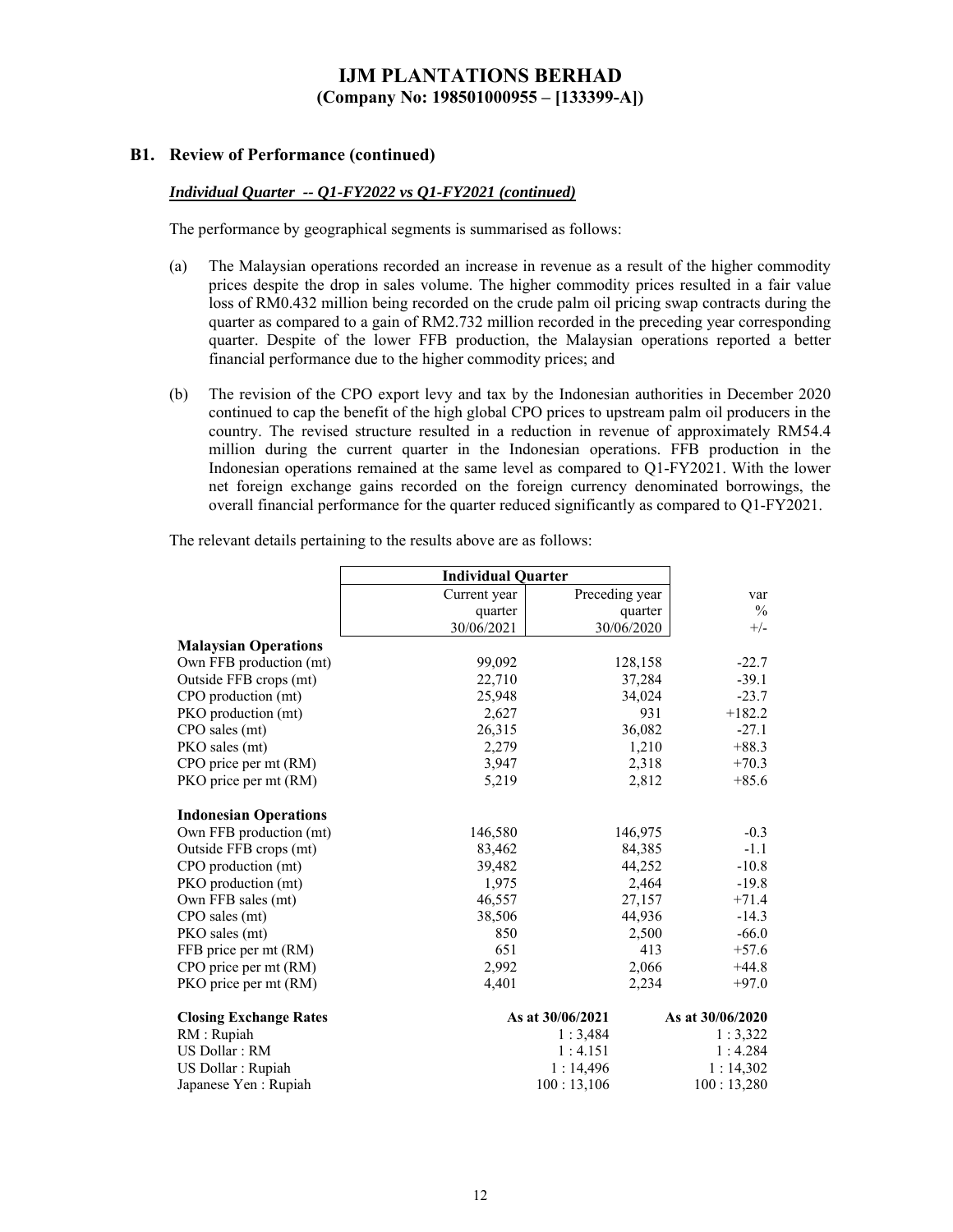### **B1. Review of Performance (continued)**

Contribution to the Sabah state sales tax, statutory payment of cess to the Malaysian Palm Oil Board ("MPOB") and windfall levy to the federal government were as follows:

|                 | <b>Individual Quarter</b> |                |               |
|-----------------|---------------------------|----------------|---------------|
|                 | Current year              | Preceding year | var           |
|                 | quarter                   | quarter        |               |
|                 | 30/06/2021                | 30/06/2020     | $\frac{0}{0}$ |
|                 | RM'000                    | RM'000         | $+/-$         |
| Sabah sales tax | 8,026                     | 6,041          | $+32.9$       |
| MPOB cess       | 457                       | 489            | $-6.5$        |
| Windfall levy   | 1,805                     | -              |               |
| Total           | 10,288                    | 6,530          | $+57.5$       |

### **B2. Material Changes in the Quarterly Results Compared to the Results of Immediate Preceding Quarter**

The results of the Group are tabulated below:

|                                | <b>Individual Quarter</b> |                     |          |
|--------------------------------|---------------------------|---------------------|----------|
|                                | Current year              | Immediate preceding | change   |
|                                | quarter                   | quarter             | $\%$     |
|                                | 30/06/2021                | 31/03/2021          | $+/-$    |
|                                | RM'000                    | RM'000              |          |
| <b>Revenue:</b>                |                           |                     |          |
| - Malaysia                     | 118,246                   | 93,327              | $+26.7$  |
| - Indonesia                    | 153,469                   | 153,054             | $+0.3$   |
|                                | 271,715                   | 246,381             | $+10.3$  |
| <b>EBITDA:</b>                 |                           |                     |          |
| - Malaysia                     | 53,389                    | 29,763              | $+79.4$  |
| - Indonesia                    | 62,680                    | 61,570              | $+1.8$   |
|                                | 116,069                   | 91,333              | $+27.1$  |
| <b>Profit before taxation:</b> |                           |                     |          |
| - Malaysia                     | 43,938                    | 20,384              | $+115.6$ |
| - Indonesia                    | 39,159                    | 40,027              | $-2.2$   |
|                                | 83,097                    | 60,411              | $+37.6$  |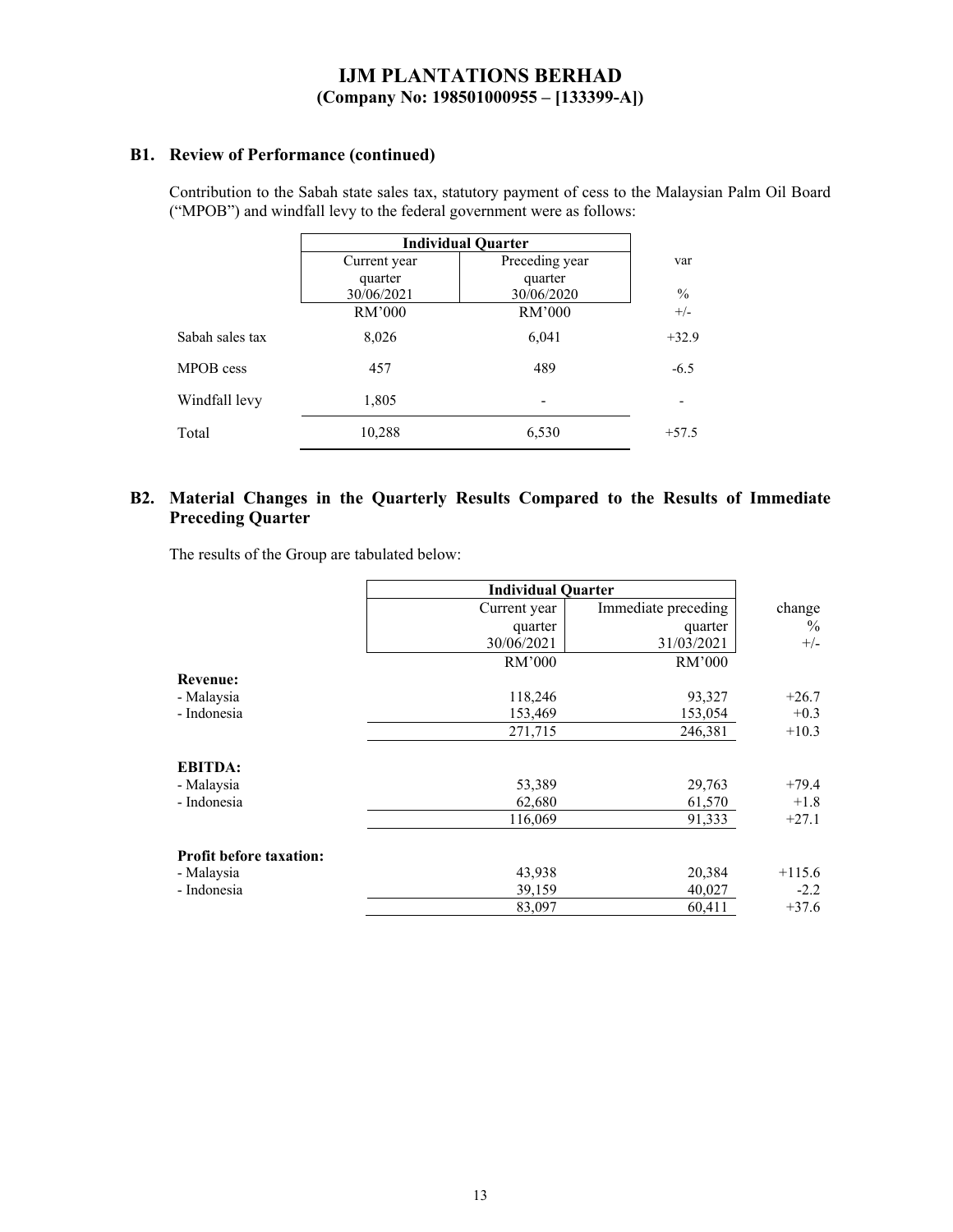### **B2. Material Changes in the Quarterly Results Compared to the Results of Immediate Preceding Quarter (continued)**

The revenue of the Group for Q1-FY2022 was higher than Q4-FY2021 mainly due to higher commodity prices.

As a result of the strengthening of the Rupiah against the US Dollar and Japanese Yen, net foreign exchange gains of RM3.802 million (Q4-FY2021: Loss of RM3.908 million) were recorded on its foreign currency denominated borrowings.

The overall financial performance of the Group was an improvement over the Q4-FY2021 due to the higher commodity prices and the favorable currency movement.

The performance by geographical segments is summarised as follows:

- (a) The Malaysian operations recorded higher revenue due to higher sales volume and higher commodity prices. Coupled with the high FFB production the overall financial performance was better than the Q4-FY2021; and
- (b) The revenue of the Indonesian operations was maintained due to the higher commodity price. However, the financial performance was weaker as a result of the lower FFB production.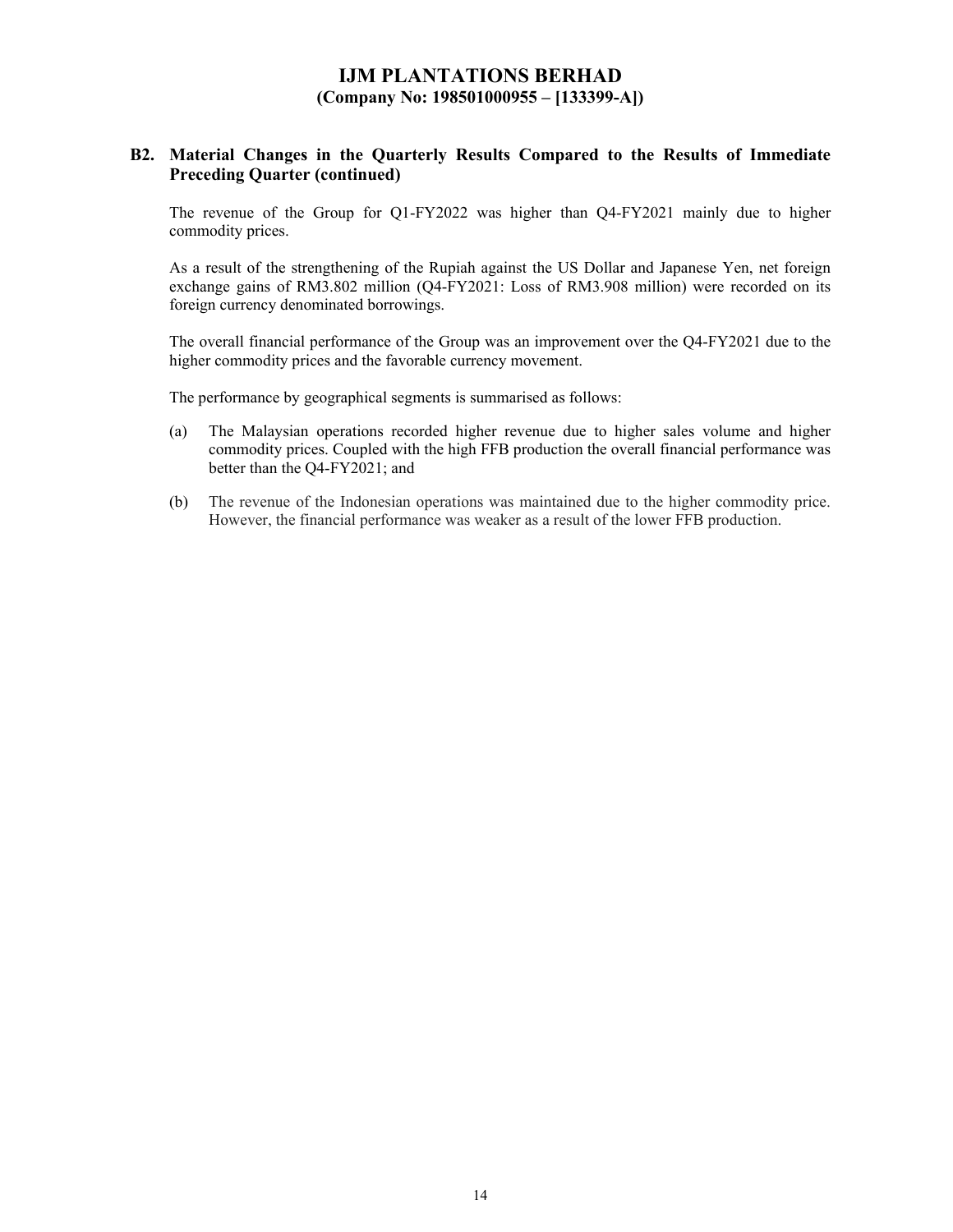## **B2. Material Changes in the Quarterly Results Compared to the Results of Immediate Preceding Quarter (continued)**

The relevant details pertaining to the results above are as follows:

|                               | <b>Individual Quarter</b> |                     |               |
|-------------------------------|---------------------------|---------------------|---------------|
|                               | Current year              | Immediate preceding | var           |
|                               | quarter                   | quarter             | $\frac{0}{0}$ |
|                               | 30/06/2021                | 31/03/2021          | $+/-$         |
| <b>Malaysian Operations</b>   |                           |                     |               |
| Own FFB production (mt)       | 99,092                    | 80,377              | $+23.3$       |
| Outside FFB crops (mt)        | 22,710                    | 24,405              | $-6.9$        |
| CPO production (mt)           | 25,948                    | 20,312              | $+27.7$       |
| PKO production (mt)           | 2,627                     | 1,958               | $+34.2$       |
| CPO sales (mt)                | 26,315                    | 20,844              | $+26.2$       |
| PKO sales (mt)                | 2,279                     | 1,982               | $+15.0$       |
| CPO price per mt (RM)         | 3,947                     | 3,782               | $+4.4$        |
| PKO price per mt (RM)         | 5,219                     | 5,251               | $-0.6$        |
| <b>Indonesian Operations</b>  |                           |                     |               |
| Own FFB production (mt)       | 146,580                   | 162,989             | $-10.1$       |
| Outside FFB crops (mt)        | 83,462                    | 69,440              | $+20.2$       |
| CPO production (mt)           | 39,482                    | 37,029              | $+6.6$        |
| PKO production (mt)           | 1,975                     | 2,369               | $-16.6$       |
| Own FFB sales (mt)            | 46,557                    | 52,976              | $-12.1$       |
| CPO sales (mt)                | 38,506                    | 38,689              | $-0.5$        |
| PKO sales (mt)                | 850                       | 2,702               | $-68.5$       |
| FFB price per mt (RM)         | 651                       | 600                 | $+8.5$        |
| CPO price per mt (RM)         | 2,992                     | 2,724               | $+9.8$        |
| PKO price per mt (RM)         | 4,401                     | 4,127               | $+6.6$        |
| <b>Closing Exchange Rates</b> | As at 30/06/2021          | As at 31/03/2021    |               |
| RM : Rupiah                   | 1:3,484                   | 1:3,484             |               |
| US Dollar: RM                 | 1:4.151                   | 1:4.139             |               |
| US Dollar : Rupiah            | 1:14,496                  | 1:14,572            |               |
| Japanese Yen : Rupiah         | 100:13,106                | 100:13,166          |               |

#### **B3. Prospects for the Current Financial Year**

The Group is optimistic of a favourable performance for the current financial year based on market expectation that the palm product prices would remain elevated.

However, this is barring any volatility of the foreign exchange rates, particularly that of the Rupiah against the US Dollar and Japanese Yen, and any adverse weather impact disrupting crop production.

### **B4. Variance of Actual Profit from Forecast Profit**

Not applicable.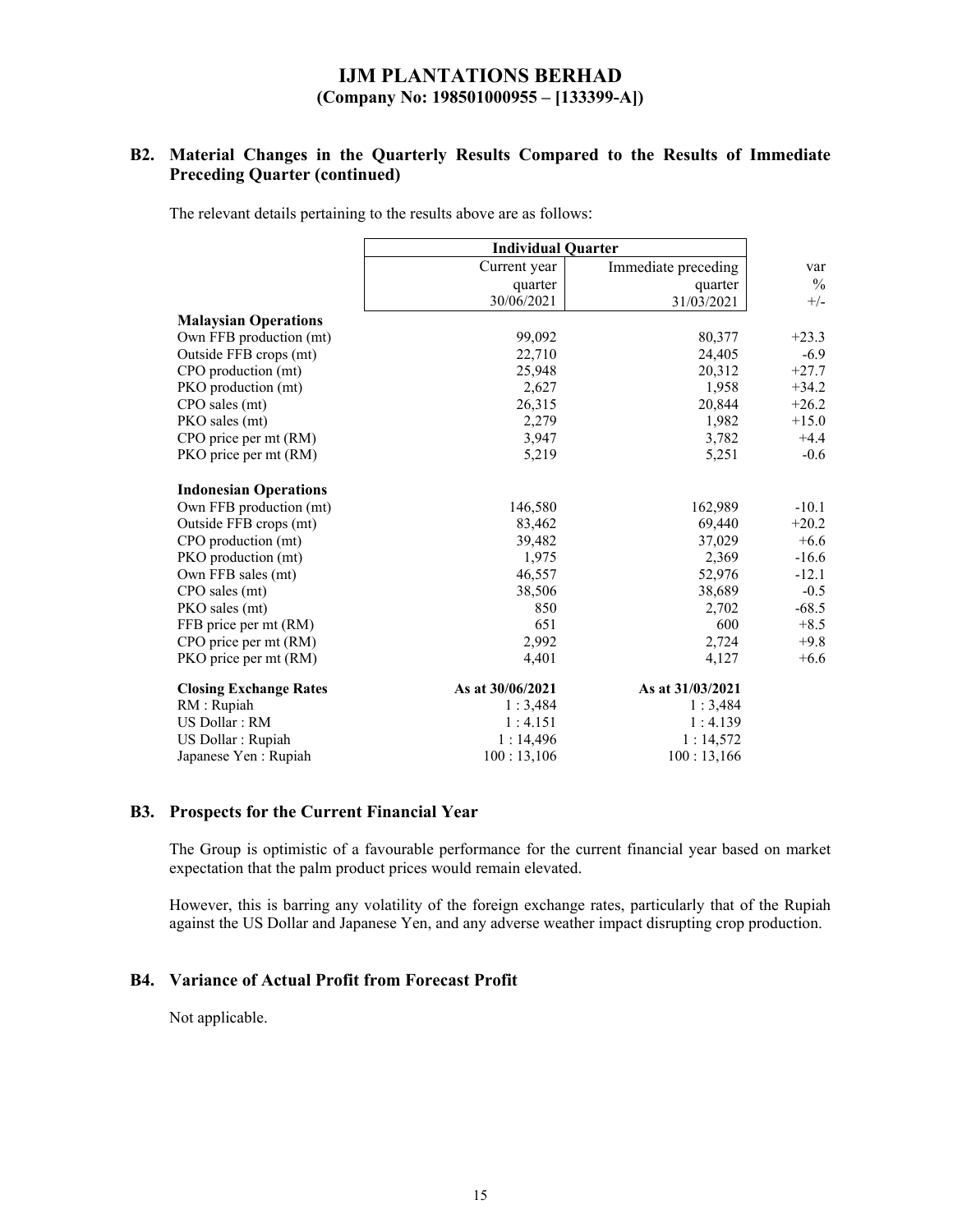### **B5. Income Tax**

The income tax expense of the Group for the financial year under review is as follows:

|                                           |                       | <b>INDIVIDUAL QUARTER</b><br><b>3 MONTHS ENDED</b><br><b>30 JUNE</b> |                       | <b>CUMULATIVE PERIOD</b><br><b>3 MONTHS ENDED</b><br><b>30 JUNE</b> |
|-------------------------------------------|-----------------------|----------------------------------------------------------------------|-----------------------|---------------------------------------------------------------------|
|                                           | 2021<br><b>RM'000</b> | 2020<br><b>RM'000</b>                                                | 2021<br><b>RM'000</b> | 2020<br><b>RM'000</b>                                               |
| Current tax:                              |                       |                                                                      |                       |                                                                     |
| - Malaysian income tax                    | 11,746                | 7,158                                                                | 11,746                | 7,158                                                               |
| - Overseas taxation                       | 649                   |                                                                      | 649                   |                                                                     |
| Deferred tax:                             |                       |                                                                      |                       |                                                                     |
| - Origination of temporary<br>differences | 8,916                 | 20,216                                                               | 8,916                 | 20,216                                                              |
|                                           | 21,311                | 27,374                                                               | 21,311                | 27,374                                                              |

The current statutory tax rates in Malaysia and Indonesia are 24% and 22% respectively. The effective tax rate of the Group was marginally higher due to the non-deductibility of certain expenses for tax purposes.

### **B6. Corporate Proposals**

At the close of the quarter, there were no corporate proposals that were pending completion.

### **B7. Group Borrowings**

The particulars of the Group's borrowings as at 30 June 2021 are as follows:

| <b>Short term borrowings</b>          |                  | RM'000     |
|---------------------------------------|------------------|------------|
| Unsecured:                            |                  |            |
| - Revolving credit - i                |                  | 100,000    |
| Unsecured:                            |                  |            |
| - Term loans                          |                  | 127,073    |
|                                       |                  | 227,073    |
| Long term borrowings                  |                  |            |
| Unsecured:                            |                  |            |
| - Term loans                          |                  | 453,300    |
|                                       |                  |            |
| <b>Total borrowings</b>               |                  | 680,373    |
|                                       |                  |            |
| Local and foreign currency borrowings | Foreign currency | RM'000     |
| included in the above are as follows: | 000              | Equivalent |
| US Dollar                             |                  |            |
|                                       | 101,550          | 422,484    |
| Japanese Yen                          | 4,197,760        | 157,889    |
| Ringgit Malaysia                      |                  | 100,000    |
|                                       |                  | 680,373    |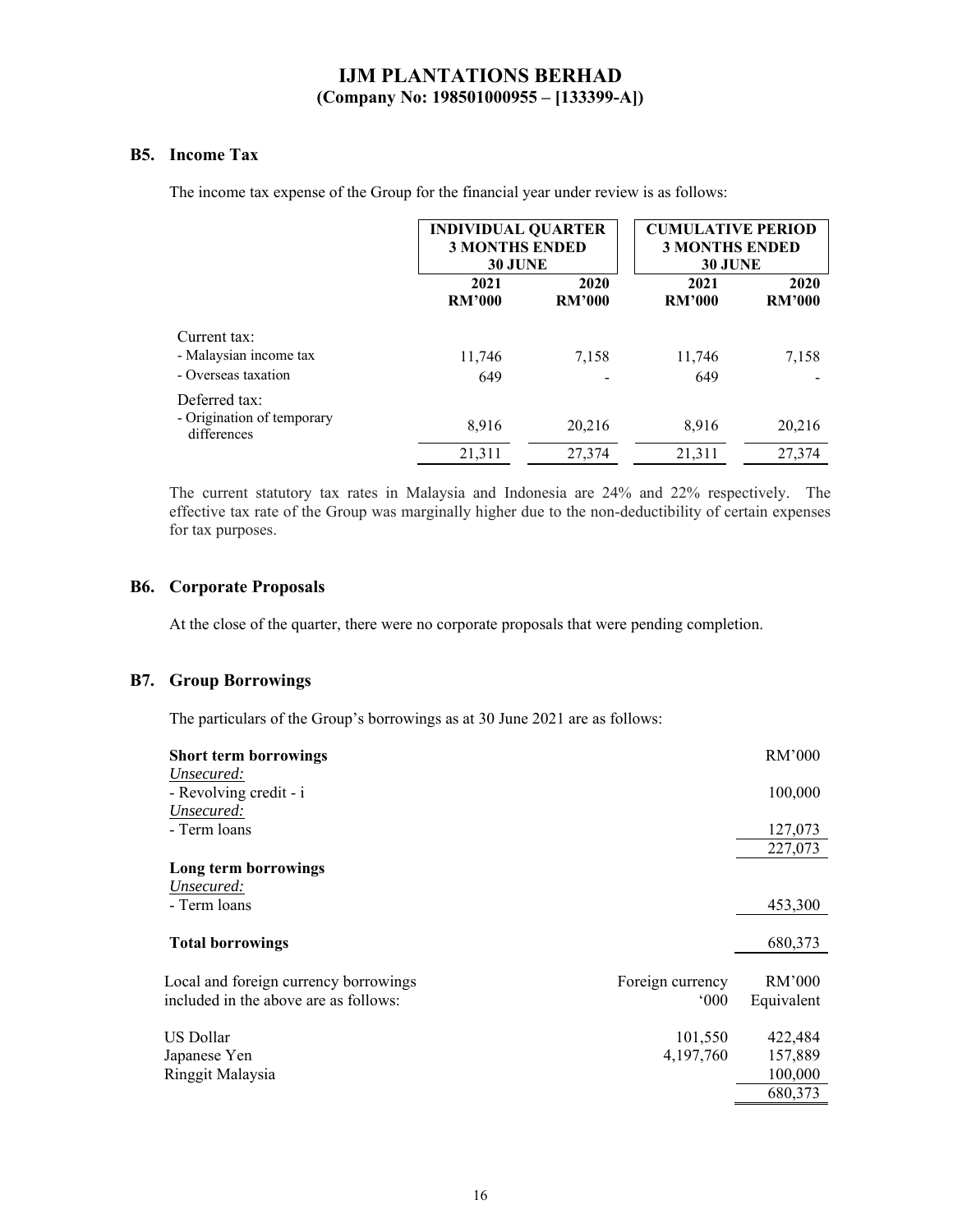### **B8. Changes in Material Litigation**

There was no material litigation since 31 March 2021.

### **B9. Dividend Payable**

In respect of the financial year ended 31 March 2021, a single tier interim dividend amounting to 10 sen per share (Financial year ended 2020: 2 sen per share) was declared on 27 May 2021 and was paid on 30 July 2021 to every member who was entitled to receive the dividend as at 5.00 p.m. on 14 July 2021.

The Directors do not recommend any interim dividend for the current quarter.

### **B10. Earnings per Share**

|                                                                               | <b>INDIVIDUAL</b><br><b>QUARTER</b><br><b>3 MONTHS ENDED</b><br><b>30 JUNE</b> |         | <b>CUMULATIVE</b><br><b>PERIOD</b><br><b>3 MONTHS ENDED</b><br><b>30 JUNE</b> |         |
|-------------------------------------------------------------------------------|--------------------------------------------------------------------------------|---------|-------------------------------------------------------------------------------|---------|
|                                                                               | 2021                                                                           | 2020    | 2021                                                                          | 2020    |
| Basic earnings per share                                                      |                                                                                |         |                                                                               |         |
| Net earnings for the period attributable to<br>owners of the Company (RM'000) | 60,060                                                                         | 82,116  | 60,060                                                                        | 82,116  |
| Weighted average number of ordinary<br>shares in issue $('000')$              | 880,580                                                                        | 880,580 | 880,580                                                                       | 880,580 |
| Basic earnings per share (sen)                                                | 6.82                                                                           | 9.33    | 6.82                                                                          | 9.33    |

### **B11. Notes to the Condensed Statement of Comprehensive Income**

|                                                              | <b>INDIVIDUAL</b><br><b>QUARTER</b><br><b>3 MONTHS ENDED</b><br><b>30 JUNE</b> |                       | <b>CUMULATIVE</b><br><b>PERIOD</b><br><b>3 MONTHS ENDED</b><br><b>30 JUNE</b> |                       |
|--------------------------------------------------------------|--------------------------------------------------------------------------------|-----------------------|-------------------------------------------------------------------------------|-----------------------|
|                                                              | 2021<br><b>RM'000</b>                                                          | 2020<br><b>RM'000</b> | 2021<br><b>RM'000</b>                                                         | 2020<br><b>RM'000</b> |
| Interest income                                              | 744                                                                            | 813                   | 744                                                                           | 813                   |
| Net foreign exchange gains                                   | 3,802                                                                          | 91,743                | 3,802                                                                         | 91,743                |
| Other income                                                 | 782                                                                            | 626                   | 782                                                                           | 626                   |
| Fair value (losses)/gains on crude palm oil<br>pricing swaps | (482)                                                                          | 2,732                 | (482)                                                                         | 2,732                 |
| Fair value (losses)/gains on interest rate swaps             | (35)                                                                           | 205                   | (35)                                                                          | 205                   |
| Finance costs - interest expense                             | (2,854)                                                                        | (4,948)               | (2,854)                                                                       | (4,948)               |
| Finance costs - lease expense                                | (264)                                                                          | (269)                 | (264)                                                                         | (269)                 |
| Depreciation and amortisation                                | (29, 854)                                                                      | (26, 759)             | (29, 854)                                                                     | (26, 759)             |

*The above disclosure is prepared in accordance with paragraph 16 of Appendix 9B of the Main Market Listing Requirements ("MMLR") issued by Bursa Malaysia Securities Berhad. Except for the above, the rest of the items required for disclosures pursuant to paragraph 16 of the MMLR are not applicable to the Group.*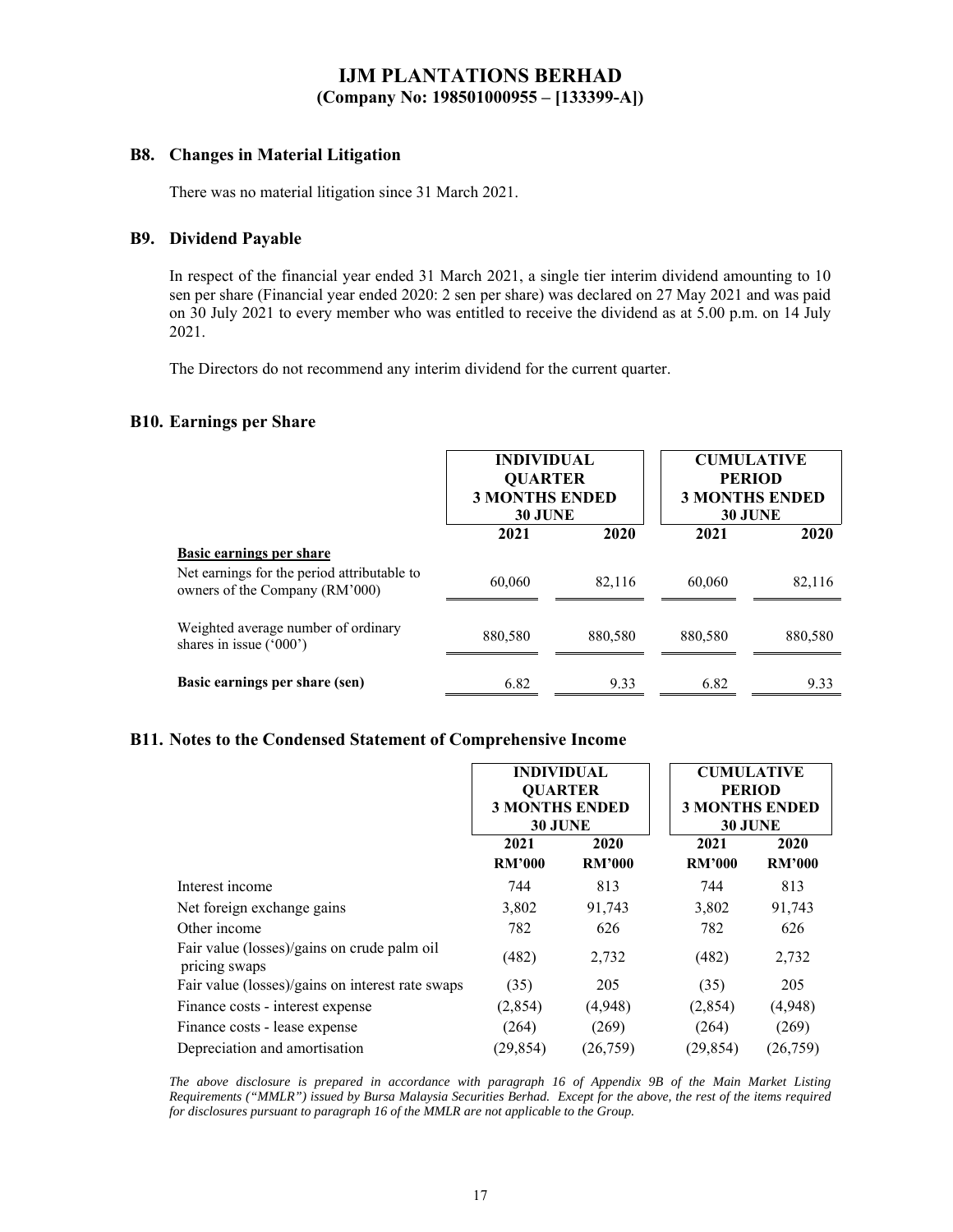#### **B12. Financial Instruments**

(a) Crude Palm Oil Pricing Swap Contracts

The Group entered into Crude Palm Oil ("CPO") pricing swap contracts offered by certain reputable banks in Malaysia to mitigate the exposure to fluctuations in the price of CPO in accordance with the guidelines set by the Board of Directors.

As at the date of the statement of financial position, there are no outstanding CPO pricing swap contracts.

There is no change in the financial risk management and related accounting policy on the CPO pricing swaps since the end of the previous financial year.

(b) Interest Rate Swap Contracts

The Group entered into Interest Rate Swap ("IRS") contracts offered by a reputable bank in Malaysia to mitigate the exposure to fluctuations in the interest rates of its US Dollar borrowings. The Group has entered into IRS contracts to swap a portion of its US Dollar borrowings which are under floating rates to fixed rates.

As at the date of the statement of financial position, the outstanding notional value of the IRS contracts and their fair value are as follows:

|                    |               | Notional value     |                   |
|--------------------|---------------|--------------------|-------------------|
|                    |               | outstanding as at  | Fair value of     |
|                    |               | the date of        | derivative        |
|                    |               | statement of       | financial         |
| Interest rate swap |               | financial position | asset/(liability) |
| contracts          | Base currency | (RM'000)           | (RM'000)          |
|                    |               |                    |                   |
| - Less than 1 year | USD           | 162,254            | (694)             |